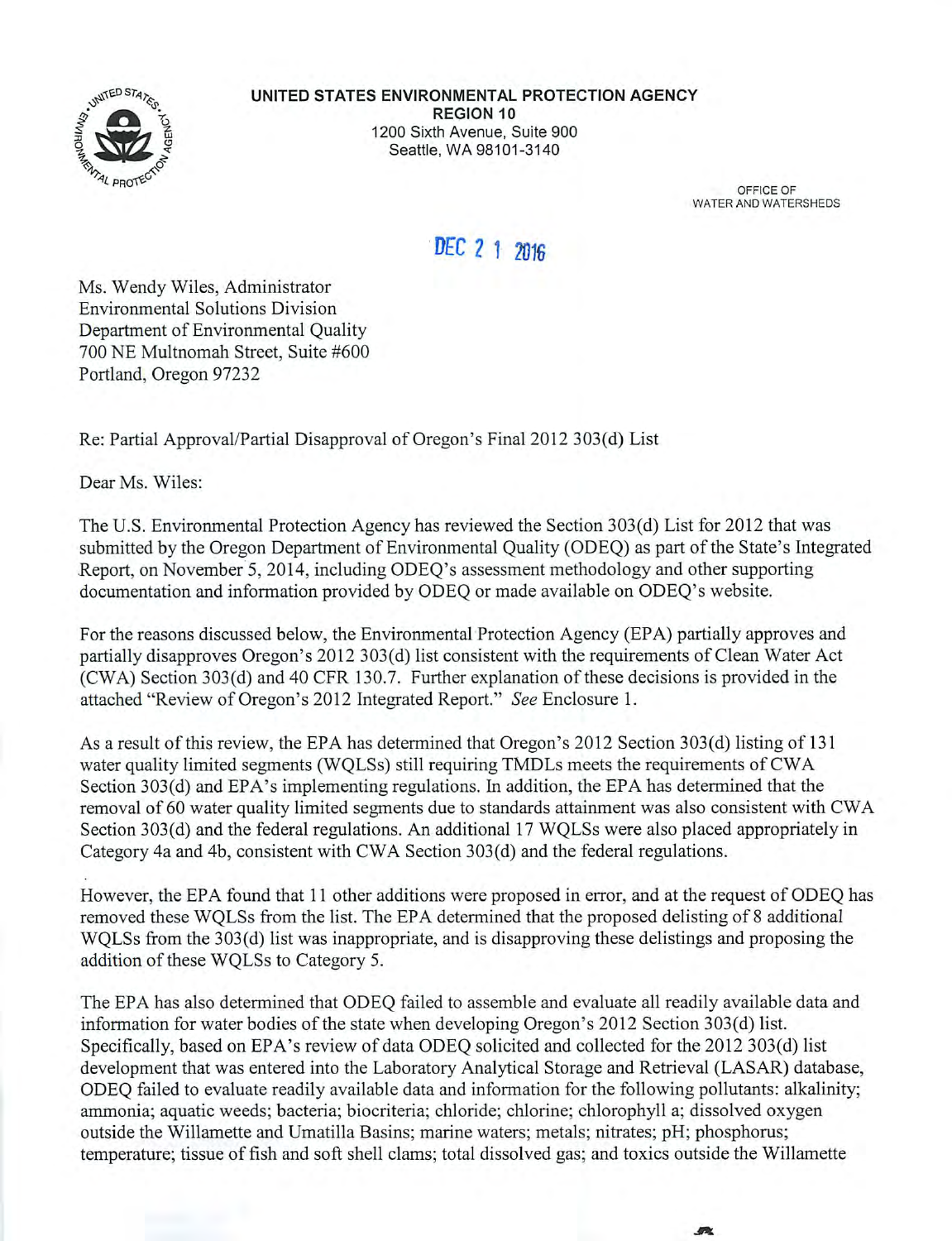and Umatilla Basins.<sup>1</sup> Therefore, EPA is disapproving ODEO's failure to list 332 WOLSs, as required by CWA Section 303(d) and 40 CFR 130.7(b)(5).

The EPA also evaluated waters in Category 4A being challenged in Northwest Environmental Advocates (NWEA) v. United States EPA (Civil No.: 3:12-cv-01751-AC.) The EPA is now proposing to add these waters subject to litigation to Category 5 to emphasize the need to replace these TMDLs. See Enclosure 7 for a detailed list of the 714 waters included in this action.

As required by EPA regulations at 40 CFR § 130.7(d)(2), if EPA disapproves listings EPA must identify waters not meeting the state's water quality standards and accept public comment on the proposed additions. The EPA will be accepting comments on our proposed additions from December 22, 2016 to February 6, 2017. Comments can be sent to Jill Fullagar at Fullagar.jill@epa.gov and should include the subject line "OR 2012 comment period." All decision documents and supporting information pertaining to this action are available on EPA's website at: https://www.epa.gov/tmdl/partial-approvalpartialdisapproval-oregon-2012-303d-list. After considering comments received from the public, the EPA will make a final decision regarding the addition of water quality limited segments to the final 2012 303(d) list.

Separate from the comment period on the EPA's proposed additions, the EPA is also seeking data. information and comments on potential aquatic life impairments in Oregon coastal marine waters. Please see Enclosure 2 for details regarding the specific nature of the information being sought, and submit any comments by the close of the comment period, which is also open from December 22, 2016 to February 6, 2017. Comments can be sent to Jill Fullagar at Fullagar.jill@epa.gov and should include the subject line "OR 2012 comment period." All decision documents and supporting information pertaining to this action are available on EPA's website at: https://www.epa.gov/tmdl/partialapprovalpartial-disapproval-oregon-2012-303d-list.

The EPA has received Oregon's long-term schedule for TMDL development for all waters on the State's 2012 Section 303(d) list. As a policy matter, the EPA has requested that States provide such schedules. The EPA is not taking any action to approve or disapprove this schedule pursuant to Section 303(d).

The EPA's partial approval/partial disapproval of the state of Oregon's 2012 303(d) list does not apply to any waters, or portions thereof, that are within Indian Country. The EPA is taking no action to approve or disapprove the State's list with respect to any waters within Indian Country.

We recognize and appreciate the work of staff and managers at Oregon Department of Environmental Quality in developing the final 2012 303(d) List. We look forward to continuing to work with you on this process to address the water quality issues in the State.

<sup>&</sup>lt;sup>1</sup> 40 CFR 130.7(b)(5) requires that "Each State shall assemble and evaluate all existing and readily available water quality related data and information to develop the list."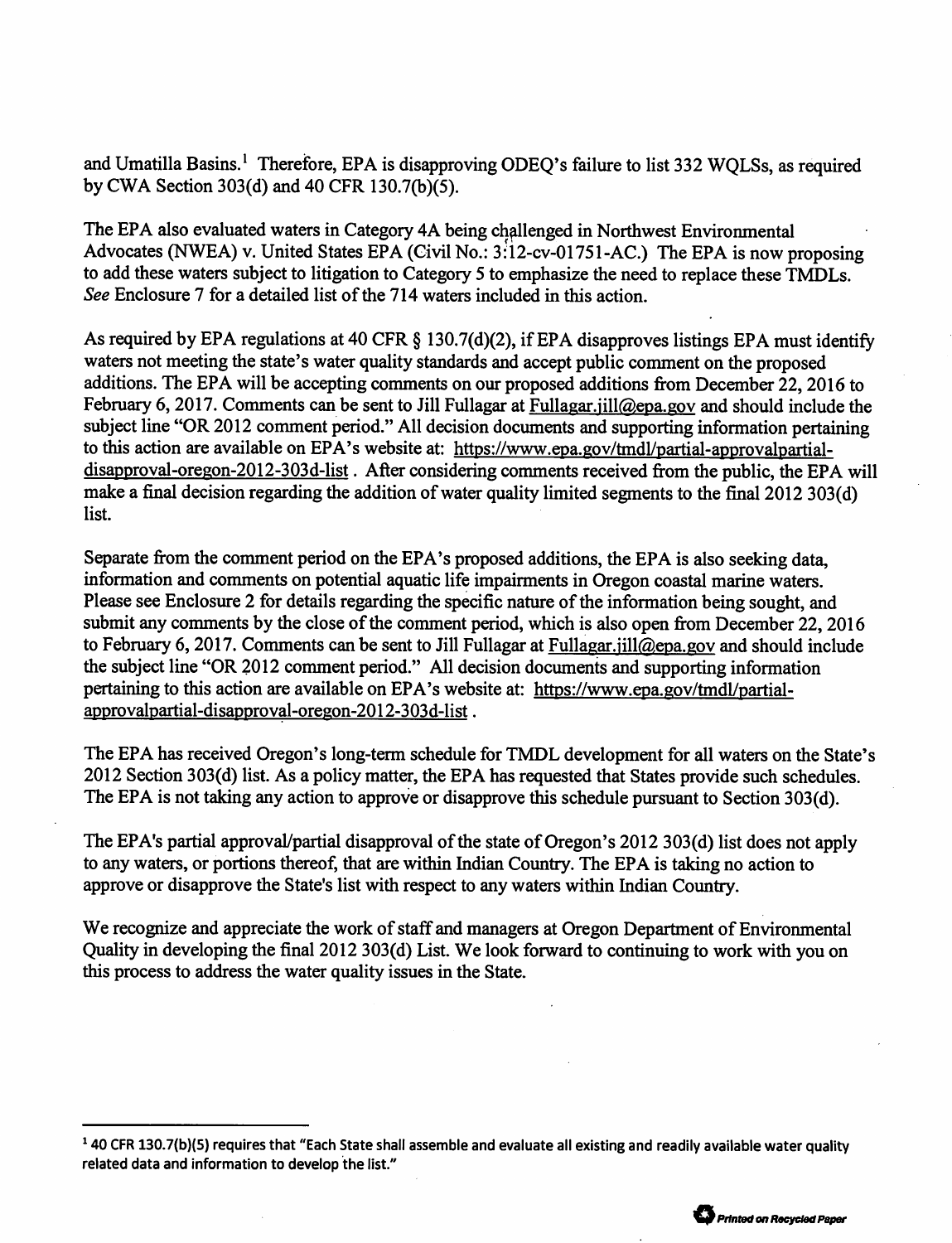If you have any questions please contact Jill Fullagar, Impaired Waters Program Staff at (206) 553-2582, or Dave Croxton, Manager, Watershed Unit at (206) 553-6694.

Sincerely,

Instance Pagle to

Daniel D. Opalski, Director Office of Water and Watersheds

Enclosures

Ms. Jennifer Wigal, ODEQ cc:

Ms. Karla Urbanowicz, ODEQ

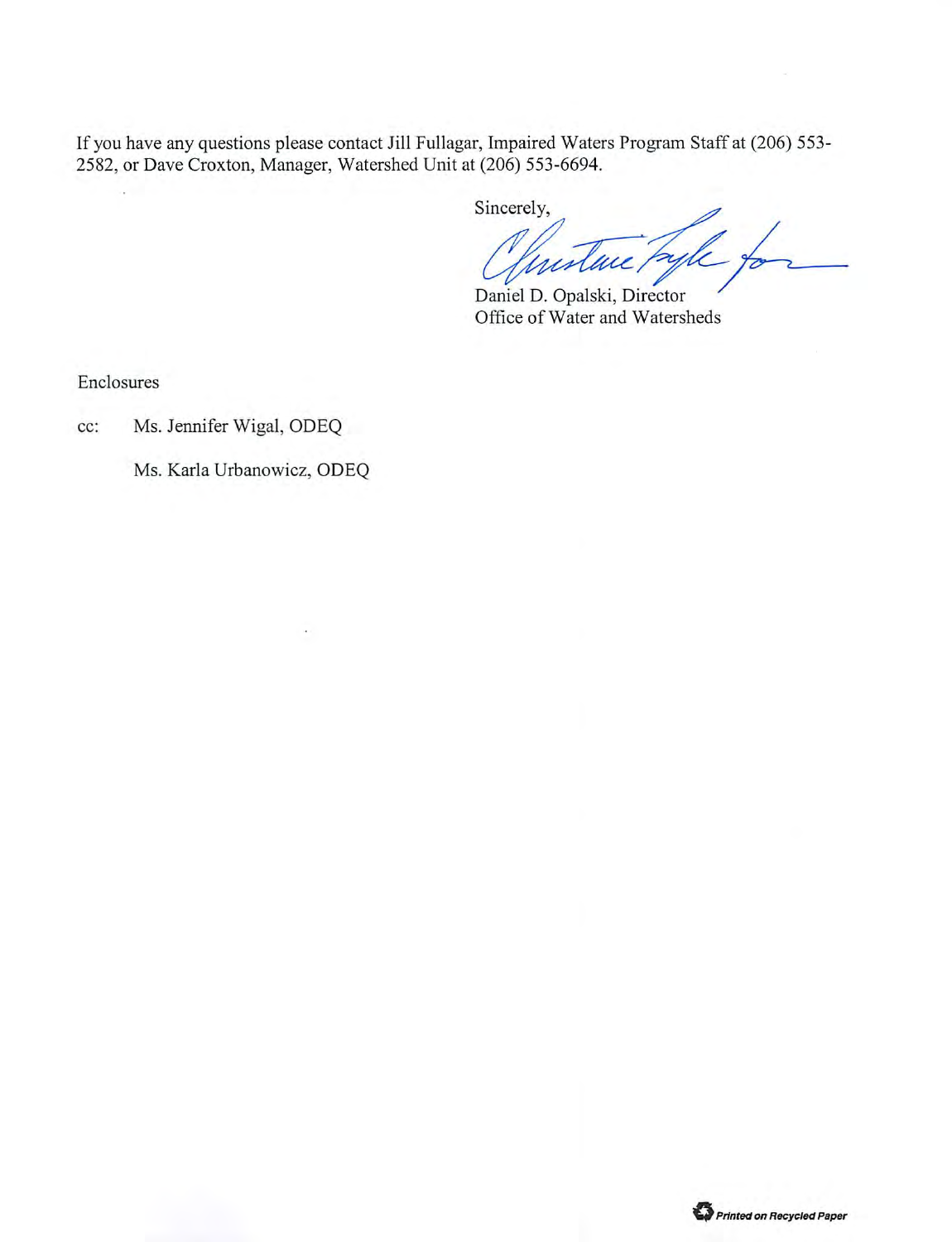# **I. Purpose**

Clean Water Act ("CWA") Section 303(d), 33 U.S.C. § 1313(d), ("Section 303(d)") requires states to identify those waters within their jurisdiction for which effluent limitations required by CWA Section 301(b)(1)(A) and (B), 33 U.S.C.  $\S$  1311(b)(1)(A) and (B), are not stringent enough to implement any applicable water quality standard, to establish a priority ranking for such waters, and to submit a listing of such waters to EPA ("Section 303(d) list").

On November 5, 2014, the Oregon Department of Environmental Quality ("ODEQ") submitted Oregon's 2012 Section 303(d) list of water quality limited segments ("WQLSs<sup>1</sup>") still requiring a Total Maximum Daily Load (TMDL) ("Oregon's 303(d) list"), to EPA, as part of the Integrated Report submitted by ODEQ ("submission") to meet the requirements of CWA Sections 303(d), 305(b), and 314; 33 U.S.C. § §1313(d), 1315(b), and 1324. *See* ODEQ, 2014. After receipt of ODEQ's 303(d) list, ODEQ contacted EPA about several errors made in its assessment of 11 water segments included in the 303(d) list of impaired waters, and they asked EPA to amend the list accordingly. EPA has completed its review of ODEQ's submission. As a result of this review, EPA is partially approving and partially disapproving Oregon's 303(d) list. Because of the partial nature of Oregon's final submittal, as described below, EPA required significant time to fully assess all of the existing and readily available water quality-related data and information for all state waters to determine that 1,055 waters should be proposed for listing, and is now seeking public comment on the proposed additions. Comments can be submitted through February 6, 2017 to Jill Fullagar at Fullagar.jill@epa.gov and should include the subject line "OR 2012 comment period." All decision documents and supporting information can be found on EPA's website at:

https://www.epa.gov/tmdl/partial-approvalpartial-disapproval-oregon-2012-303d-list .

EPA is also taking no action at this time with respect to ocean acidification on marine waters as described briefly below and in more detail in accompanying Enclosure 2. EPA intends to act on this subset of waters once it has had a chance to consider the public comments that it is soliciting.

This document describes the basis for: (1) EPA's decision to partially approve and partially disapprove ODEQ's list of water quality limited segments requiring a TMDL identified in Oregon's 303(d) list; (2) EPA's decision to disapprove Oregon's determination to not include waters and pollutants on its list of water quality limited segments requiring a TMDL; and (3) EPA's identification of waters not meeting the state's water quality standards and proposed additions for Oregon's 303(d) list.

#### **II. Statutory and Regulatory Background for Identification of Water Quality Limited Segments (WQLS) for Inclusion on Section 303(d) Lists**

 $\overline{a}$ <sup>1</sup> The phrase "water quality limited segment" refers to impaired waters. A water body may be Section 303(d) listed multiple times if it is threatened or impaired for more than one pollutant or use.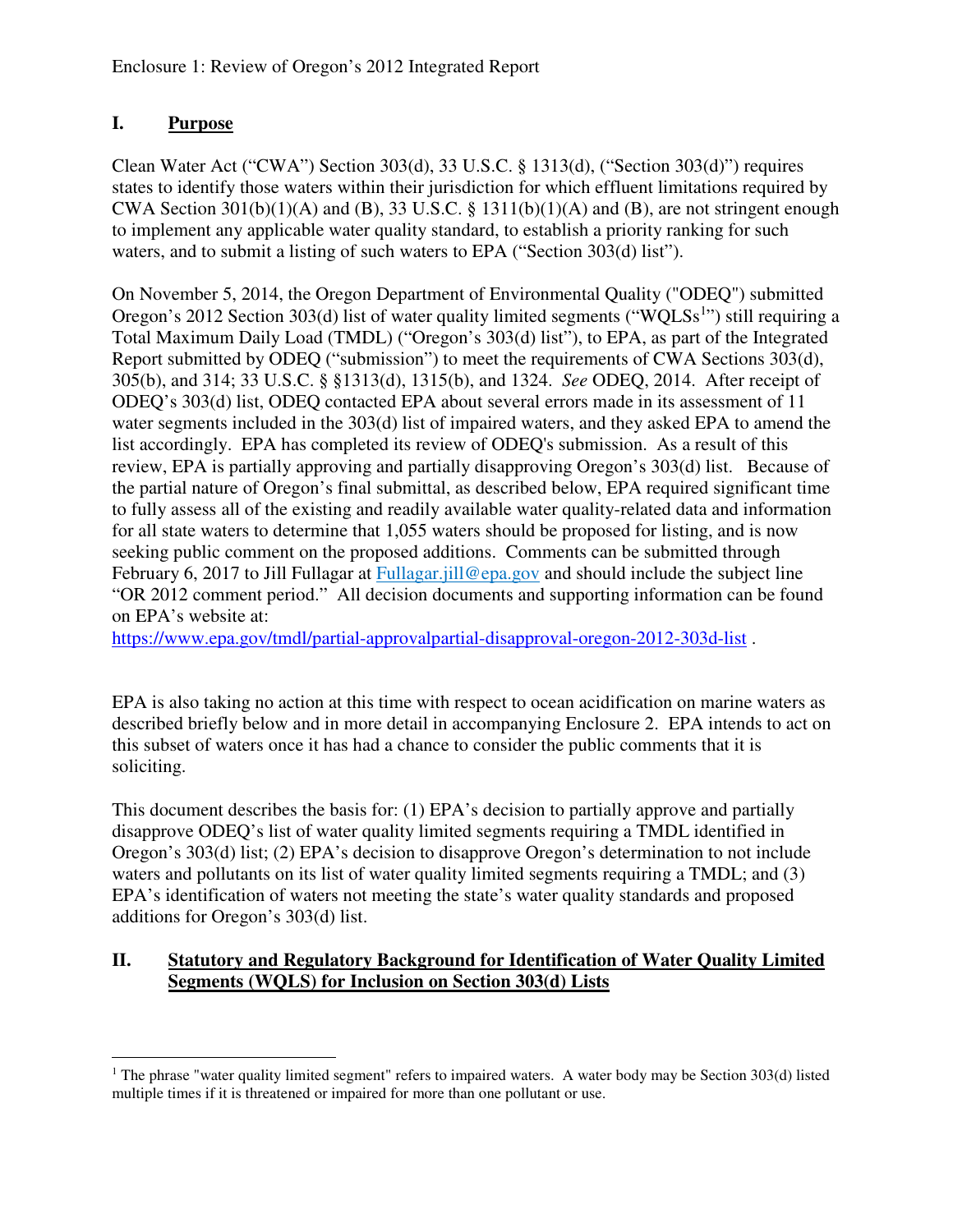Section 303(d) and EPA regulations, at 40 CFR § 130.7, establish the procedures that States must follow when developing their Section 303(d) lists. EPA has issued various guidance documents to assist states in making the required determinations, including EPA's *Guidance for Water Quality-Based Decisions. See* EPA, 1991. Section 303(d)(1)(A) directs states, when identifying and prioritizing waters, to take into account the severity of the pollution causing the impairment and the uses to be made of such waters. This Section 303(d) listing requirement applies to waters impaired by point and/or nonpoint sources, consistent with EPA's long-standing interpretation of Section 303(d). EPA regulations provide that states do not need to list waters where the following controls are adequate to implement applicable standards: (1) technologybased effluent limitations required by the Act; (2) more stringent effluent limitations required by federal, state or local authority; and (3) other pollution control requirements required by federal, state, or local authority. *See* 40 CFR 130.7(b)(1).

40 CFR 130.7 (d)(2) requires EPA to either approve or disapprove a state's list. If EPA disapproves a list, EPA must identify waters in the state that do not meet water quality standards. After EPA has identified waters not attaining water quality standards, EPA must issue a public notice seeking comments on the list. After considering public comment, EPA will transmit the final list to the state. *See* 40 CFR 130.7(d)(2).

#### **A. Consideration of Existing and Readily Available Water Quality-Related Data and Information**

In developing Section 303(d) lists, states are required to assemble and evaluate all existing and readily available water quality-related data and information, including, at a minimum, the following: (1) waters identified as partially meeting or not meeting designated uses, or as threatened, in the state's most recent CWA Section 305(b) report; (2) waters for which dilution calculations or predictive modeling indicate nonattainment of applicable standards; (3) waters for which water quality problems have been reported by governmental agencies, members of the public, or academic institutions; and (4) waters identified as impaired or threatened in any CWA Section 319 nonpoint assessment submitted to EPA. *See* 40 CFR § 130.7(b)(5). The 1991 EPA Guidance describes categories of water quality-related data and information that may be existing and readily available. *See* EPA, 1991, Appendix C. While states are required to evaluate all existing and readily available water quality-related data and information, states may decide to rely or not rely on particular data or information in determining whether to list particular waters. *See* EPA, 1991.

In addition, 40 CFR § 130.7(b)(6) requires states to include, as part of their submission to EPA, documentation to support decisions to rely or not rely on particular data and information and decisions to list or not list waters. Such documentation needs to include, at a minimum, the following information: (1) a description of the methodology used to develop the list; (2) a description of the data and information used to identify waters; and (3) any other reasonable information requested by the EPA Regional Administrator. 40 CFR § 130.7(b)(6).

### **B. Priority Ranking**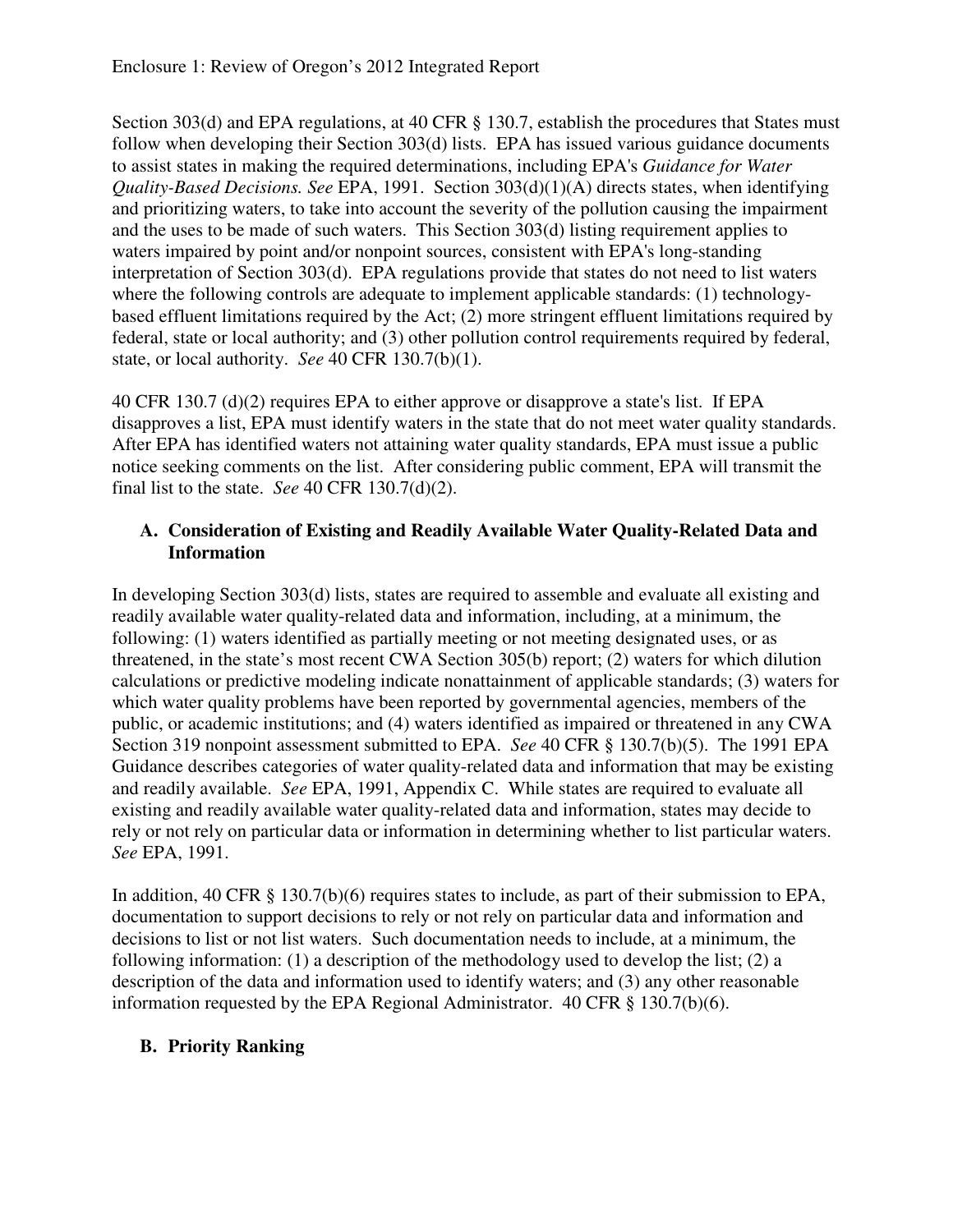EPA regulations also codify and interpret the requirement in Section  $303(d)(1)(A)$  that states establish a priority ranking for listed waters. The regulations at 40 CFR § 130.7(b)(4) require states to prioritize waters on their Section 303(d) lists for TMDL development, taking into account the severity of the pollution and the uses to be made of such waters. Priority ranking must include identification of those WQLSs still requiring TMDLs and targeted for TMDL development in the next two years. 40 CFR 130.7(b)(4). States may consider other factors relevant to prioritizing waters for TMDL development, including immediate programmatic needs, vulnerability of particular waters as aquatic habitats, recreational, economic, and aesthetic importance of particular waters, degree of public interest and support, and state or national policies and priorities. *See* 57 FR 33040, 33044-33045 (July 24, 1992); and EPA, 1991.

# **III. Analysis of Oregon's Submission**

EPA's review of Oregon's 303(d) list was based on the elements required to be included in state submissions by Section 303(d) and 40 CFR § 130.7. EPA reviewed the methodology used by ODEQ in developing its list and the description of the data and information that ODEQ considered. EPA's review of Oregon's 303(d) list is based on EPA's analysis as to whether ODEQ reasonably considered existing and readily available water quality-related data and information and reasonably identified waters required to be listed.

#### **A. Identification of waters, assembly and evaluation of existing and readily available water quality related data and information and priority ranking**

In reviewing ODEQ's submission, EPA has concluded that, with respect to the changes that ODEQ made to its Section 303(d) list, ODEQ failed to develop its Section 303(d) list consistently with the requirements of Section 303(d) and 40 CFR § 130.7. This conclusion is based on EPA's analysis of whether ODEQ reasonably evaluated existing and readily available water quality-related data and information, assessed whether waters were attaining water quality standards, and identified waters required to be listed. EPA determined that ODEQ did not assemble and evaluate all readily available data and information for all waters of the State. The following further describes the details of that conclusion, and documents EPA's process for assembling, evaluating and assessing the outstanding data and proposing the addition of waters to the 303(d) list.

ODEQ's submission included the following supporting documentation: (1) Oregon's 2012 Section 303(d) List of Category 5 Water Quality Limited Waters Needing a TMDL, Oregon's Integrated Report, (2) Waters De-listed in 2012, (3) Oregon's 2012 Integrated Report database report, (4) Oregon's 2012 TMDL Priorities and Schedule, (5) Methodology for Oregon's 2012 Water Quality Report and List of Water Quality Limited Waters; (6) Memorandum-Category 4b Demonstration Addressing Pentachlorophenol in Willamette River Sediments, and (7) Response to Comments on Oregon's 2012 Integrated Report. The submission included ODEQ's evaluation of data and information related to dissolved oxygen and toxics in the Willamette and Umatilla Basins, a subset of data for selected areas that included arsenic, iron, biocriteria, mercury, chlorophyll *a, E. coli*, and toxic substances in order to apply updated human health water quality standards, as well as identification of waters removed from Oregon's previous Section 303(d) list as a result of TMDL development. *See* ODEQ, 2014.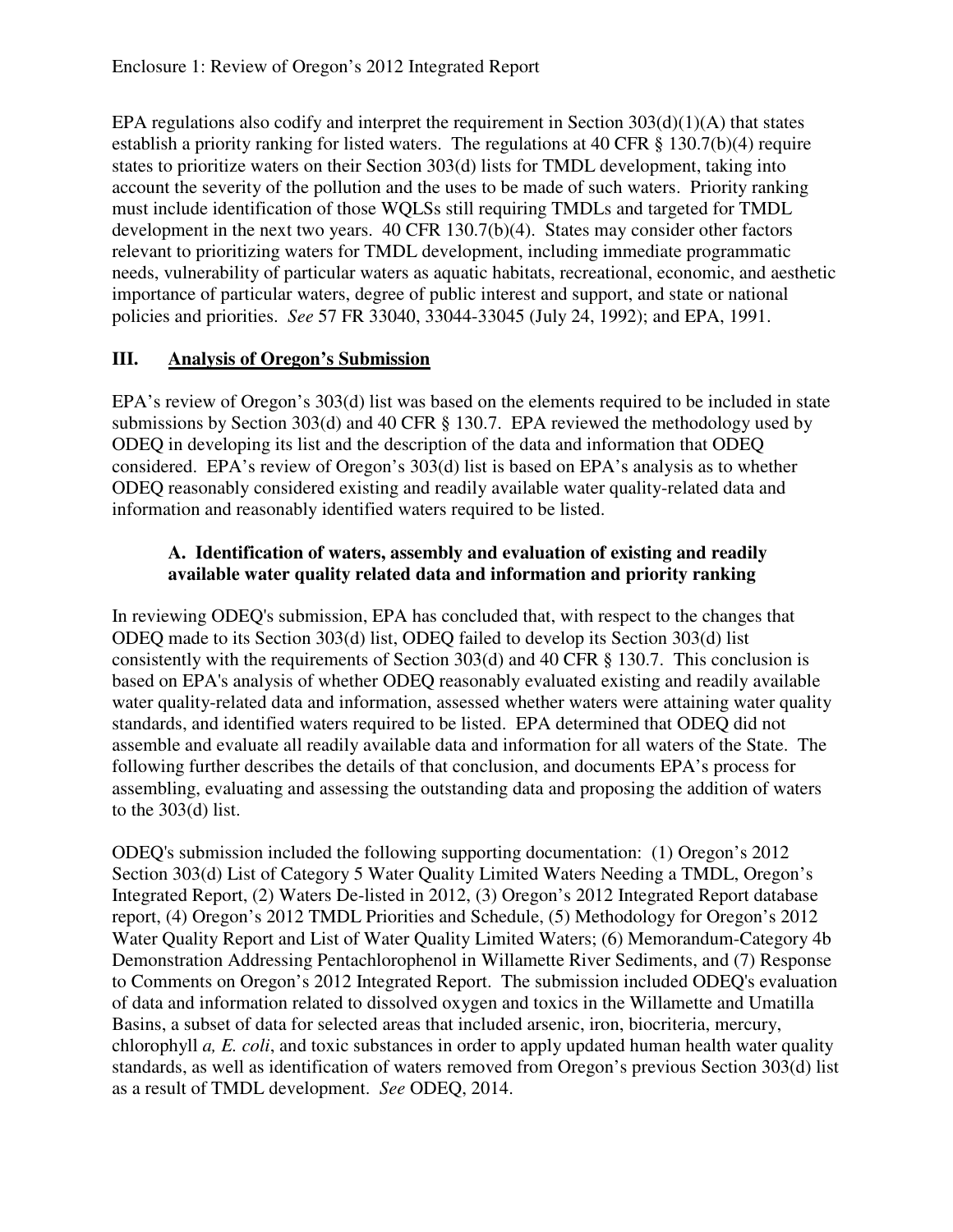In conducting its analysis, EPA reviewed the supporting documentation provided with the ODEQ's submission and also reviewed the on-line version of ODEQ's assessment database, available on the internet at: http://www.deq.state.or.us/wq/assessment/rpt2012/search.asp.

#### **1. Oregon's 303(d) list development process**

Oregon's 2010 Section 303(d) list, on which EPA took final action on December 14, 2012, was the starting point for ODEQ in developing Oregon's Section 303(d) list for 2012. ODEQ conducted a "call for data," for the 2012 list from December 16, 2011 to January 31, 2012, in order to allow the public to submit data to ODEQ. Data received during this call for data period, together with data collected directly by ODEQ, were used to develop the Integrated Report and Section 303(d) list. These data were assembled in ODEQ's Laboratory Analytical and Storage Retrieval (LASAR) database, and included data collected from January 1, 2000 through December 31, 2011.

ODEQ assessed the assembled data for dissolved oxygen and toxics in the Willamette and Umatilla Basins, and a subset of data for selected areas that included arsenic, iron, biocriteria, mercury, chlorophyll *a, E. coli*, and toxic substances in order to apply updated human health water quality standards. ODEQ reviewed existing impairment listings due to the withdrawal of the beryllium and manganese criteria. ODEQ also removed waters from its Section 303(d) list based on approved TMDLs. The draft 2012 Integrated Report, including the draft 303(d) list, and the listing methodology were published for public comment from January 2 to February 24, 2014. Oregon submitted its final list to EPA on November 5, 2014.

ODEQ's final submission included the following supporting documentation: (1) Oregon's 2012 Section 303(d) List of Category 5 Water Quality Limited Waters Needing a TMDL, Oregon's Integrated Report, (2) Waters De-listed in 2012, (3) Oregon's 2012 Integrated Report database report, (4) Oregon's 2012 TMDL Priorities and Schedule, (5) Methodology for Oregon's 2012 Water Quality Report and List of Water Quality Limited Waters; (6) Memorandum-Category 4b Demonstration Addressing Pentachlorophenol in Willamette River Sediments, and (7) Response to Comments on Oregon's 2012 Integrated Report. *See* Oregon, 2014. After receipt of ODEQ's 303(d) list, ODEQ contacted EPA about several errors made in its assessment of 11 water segments included in the 303(d) list of impaired waters, and they asked EPA to amend the list accordingly.

#### **2. Public Participation**

Oregon provided four opportunities for public input in the listing process. In addition to the previously discussed call for data and public comment period on the draft list, Oregon also held one public hearing to provide information and receive public comments on January 14, 2014. No comments were received at the hearing. An additional public web-based information session was held on January 29, 2014.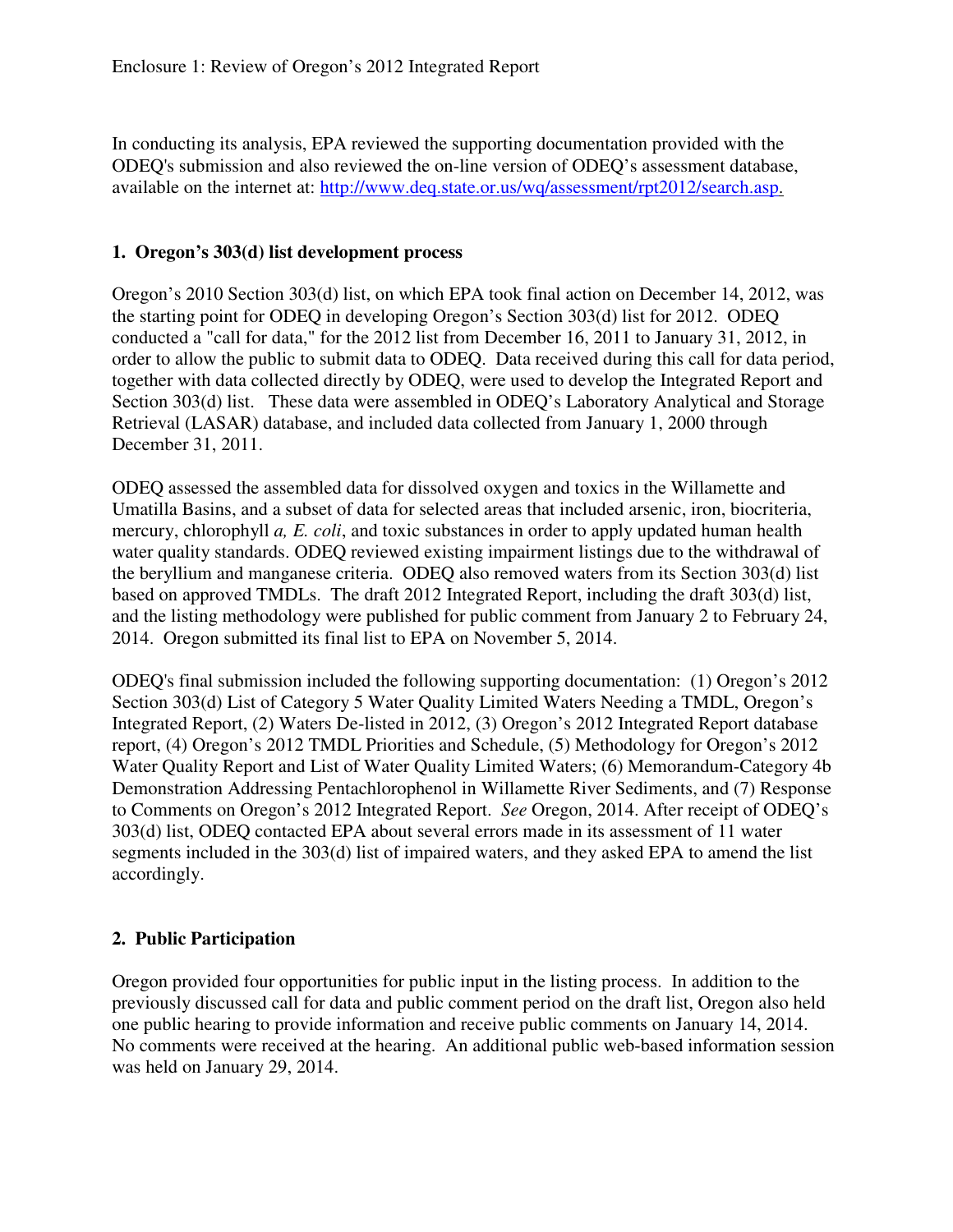Oregon's submission includes an index of people and organizations that provided comments on the draft Integrated Report and listing methodology published for public review in 2012, a summary of the comments received by ODEQ, and ODEQ's response to comments. *See* ODEQ, 2014. Oregon received twenty-six written comment letters and summarized them in the document entitled *Response to Comments on Oregon's Draft 2012 Integrated Report, November, 2014. See* ODEQ, 2014.

EPA found the State's public participation process to be in accordance with federal listing requirements. EPA further found, however, that the response to public comments overlooked potential readily available data and information, which EPA then fully assessed as part of its review.

### **3. Listing Methodology and Assessments**

As part of their submission, States are required to include a description of the methodology utilized to assess waters of the State for compliance with applicable water quality standards. Oregon provided its listing methodology used to develop its Section 303(d) list. *See* ODEQ, 2014.

# **4. Analysis of Waters Removed from Oregon 2010 Section 303(d) List**

Waters not listed due to water quality standards attainment. Oregon proposed the removal of 68 WQLS due to standards attainment. *See* Oregon's proposed list of waters removed from the 303(d) list at http://www.deq.state.or.us/wq/assessment/rpt2012/resultsdelist12.asp . EPA is approving the removal of 60 segments from Oregon's Section 303(d) list because EPA agrees with the State that there is information showing they were meeting applicable water quality standards:

- Seven of the segments were removed from the list because additional data showed they met water quality standards.
- Forty of the segments met water quality standards because the water quality standard for which they were listed had been withdrawn and there was no replacement for that standard.
- One was delisted due to a criterion change and EPA agreed with the State that the data indicated the waterbody was attaining the new criterion.
- Three segments were moved to Category 3 due to insufficient data.
- Nine waters were removed due to listing errors resulting in duplicative listings.

Based on EPA's review of Oregon's assessment, EPA has determined that Oregon's removal of each of these waters from the Section 303(d) list is consistent with the requirements of Section 303(d) of the Act and 40 CFR 130.7. *See* ODEQ, 2014.

EPA is disapproving the removal of 8 WQLSs from Oregon's Section 303(d) list.

• Oregon proposed moving 4 WOLSs to Category 2, as attaining standards. Upon review of the data, EPA found these waters to still be impaired and is proposing to add those waters back to Category 5.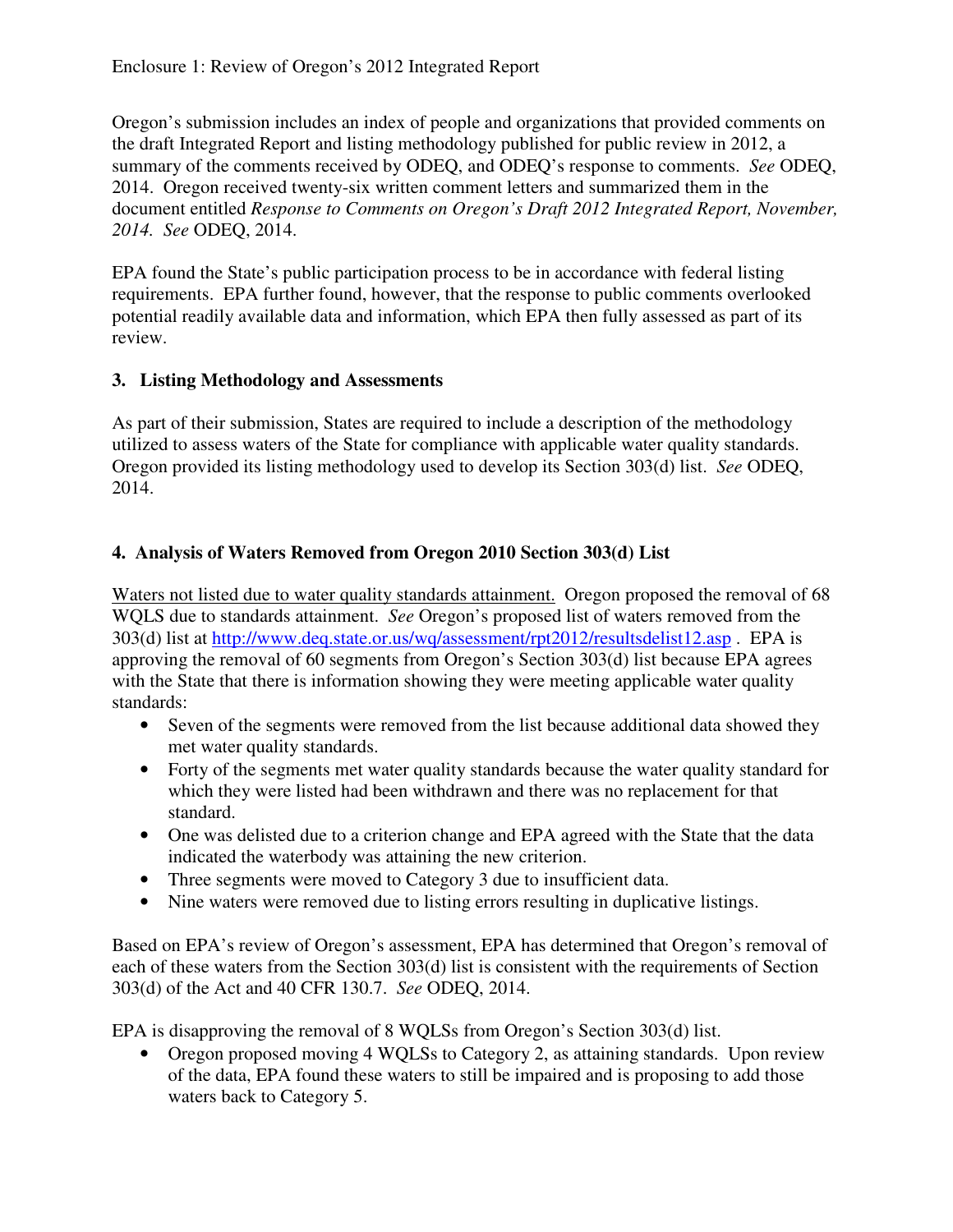• Oregon proposed removing 4 additional WQLSs to Category 2 due to a designated use change. Upon review, EPA determined that there was insufficient documentation supporting the change to the designated use and is proposing to add those waters back to Category 5.

Please see Enclosure 3 for detailed information regarding these disapprovals and proposed additions to the State's list. EPA is seeking public comment on the addition of these 8 specific segments back to Category 5.

Waters not listed due to TMDL approved. Oregon proposed the removal of 16 WQLSs from its Section 303(d) list, based on EPA approval of TMDLs for these waters. *See* Oregon's proposed list of waters removed from the 303(d) list, at: http://www.deq.state.or.us/wq/assessment/rpt2012/resultsdelist12.asp . These water segments were placed in Category 4a, TMDLs Approved, of the Integrated Report. Under EPA regulations at 40 CFR § 130.7, the 303(d) list is an inventory of water bodies impaired by pollutants and requiring a TMDL. EPA determined that these 16 WQLSs had been appropriately placed in Category 4a and is therefore approving their removal from Category 5.

ODEQ had also proposed moving one unlisted segment from Category 3 into Category 4a, as having an approved TMDL. During the course of EPA's review, it was determined that this segment was not in fact covered by a TMDL and that ODEQ's placement of that segment in Category 4a was the result of a technical error. At the request of ODEQ, EPA is moving that segment back to Category 3 because there is insufficient data and/or information to make a use support determination. While ODEQ was verifying information for this segment, they determined that another segment that was previously listed and had been moved into Category 4a during a previous listing cycle was also not covered by a TMDL. At the request of ODEQ, EPA is proposing to place this water back into Category 5 because it is impaired and a TMDL is needed. *See* Enclosure 3 for detailed information regarding this correction to Category 3 and proposed addition to Category 5. EPA is seeking public comment on the proposed addition of this specific segment back to Category 5. EPA has determined that ODEQ's removal from the 303(d) list of each of the remaining 16 assessment units with an EPA approved TMDL meet the requirements of CWA Section 303(d).

Waters Not Listed Because Other Pollution Control Requirements Will Result in Attainment of Water Quality Standards Within a Reasonable Time. ODEQ proposed the removal of one segment from Category 5 and placed it in Category 4b because other pollution control requirements are in place as described in the rationale submitted to EPA. Under 40 CFR 130.7(b)(1), States are not required to list WQLS still requiring TMDLs where effluent limitations required by the CWA, more stringent effluent limitations required by State or local authority, or other pollution control requirements required by State, local, or federal authority, are stringent enough to implement applicable water quality standards. The regulation does not specify the time frame in which these various requirements must implement applicable water quality standards to support a State's decision not to list particular waters. Waterbodies with other appropriate pollution control requirements in place may be placed in Category 4b. EPA's 2006 memo, "Information Concerning 2008 Clean Water Act Sections 303(d), 305(b), and 314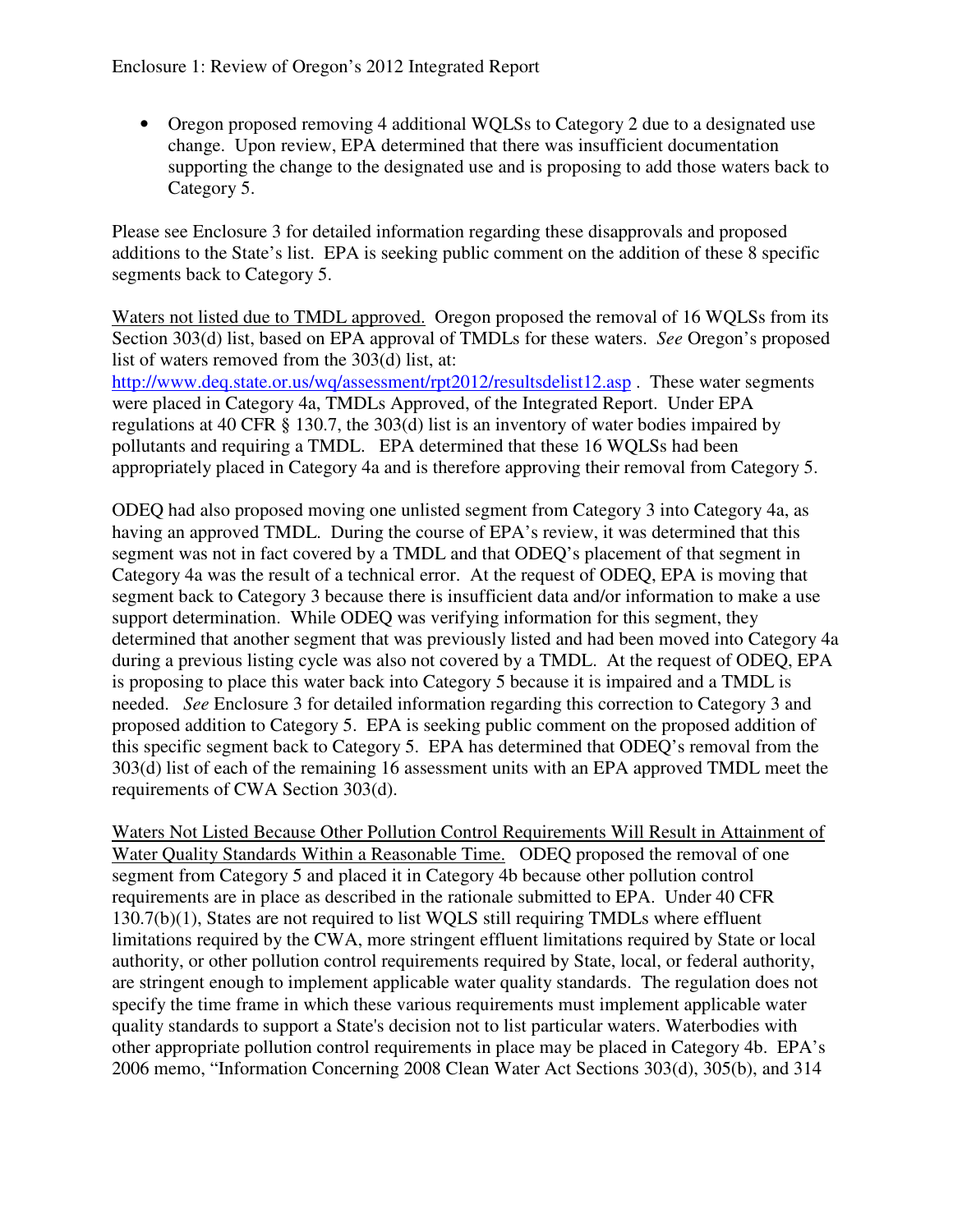Integrated Reporting and Listing Decisions," details the requirements for a Category 4b demonstration (EPA, 2006).

In order for WQLS to remain in Category 4b in future listings, ODEQ must review any new progress reports and any available recent monitoring data for each of the waterbodies included in Category 4b during each list cycle and provide an analysis with the Integrated Report. If new data and information indicate an increase in pollutant concentrations, the 4b analysis must include a discussion of ongoing sources; an explanation of the way in which the adaptive management process will address recontamination; and an assessment of whether or not water quality standards will be obtained within the timeframe given in the 4b rationale (EPA, 2006).

Where standards will not be attained through implementation of the remedy relied on by ODEQ from the requirements listed in 40 CFR 130.7(b)(1) in a reasonable time, it is appropriate for the water to be placed on the Section 303(d) list to ensure that implementation of the required controls and progress towards compliance with applicable standards is tracked. If it is determined that the water is, in fact, meeting applicable standards when the next Integrated Report and 303(d) list are developed, it would be appropriate for the State to remove the water from Category 4b and place the waterbody in Category 1 at that time (EPA, 2006). EPA determined that the placement of this WQLS in Category 4b was appropriate and consistent with the requirements of CWA section 303(d).

### **B. Priority Ranking and Scheduling**

EPA also reviewed Oregon's priority ranking of listed waters for TMDL development, in which ODEQ identified water quality limited segments targeted for TMDL development in the next two years. *See* ODEQ, 2014, Oregon's 2012 TMDL Priorities and Schedule document. EPA concluded that the State, in accordance with CFR 130.7, took into account the severity of the pollution and the designated uses of the targeted waters when developing its priority ranking for TMDL development in this time frame.

### **IV. Basis for EPA's Decision to Add Waters to Oregon's 2012 303(d) list**

EPA is partially disapproving Oregon's 2012 303(d) list due to the failure to assemble and evaluate all existing and readily available water quality related data and information and the decision not to add 332 WQLSs to the 303(d) list. EPA is proposing to add those segments to Oregon's 303(d) list because EPA's assessment of the data indicate the segments are not attaining water quality standards. EPA's determination to add waters and/or pollutants is based on data the state collected and solicited for the development of its submission, data EPA collected and reviewed, as well as additional material cited in the References section at the end of this document, to ensure that all readily available data and information had been evaluated by either the State or EPA. EPA will open a public comment period from December 22, 2016 to February 6, 2017 on these proposed additions to Oregon's 303(d) list and will, if appropriate, revise the list of added waters and pollutants following consideration of any comments received.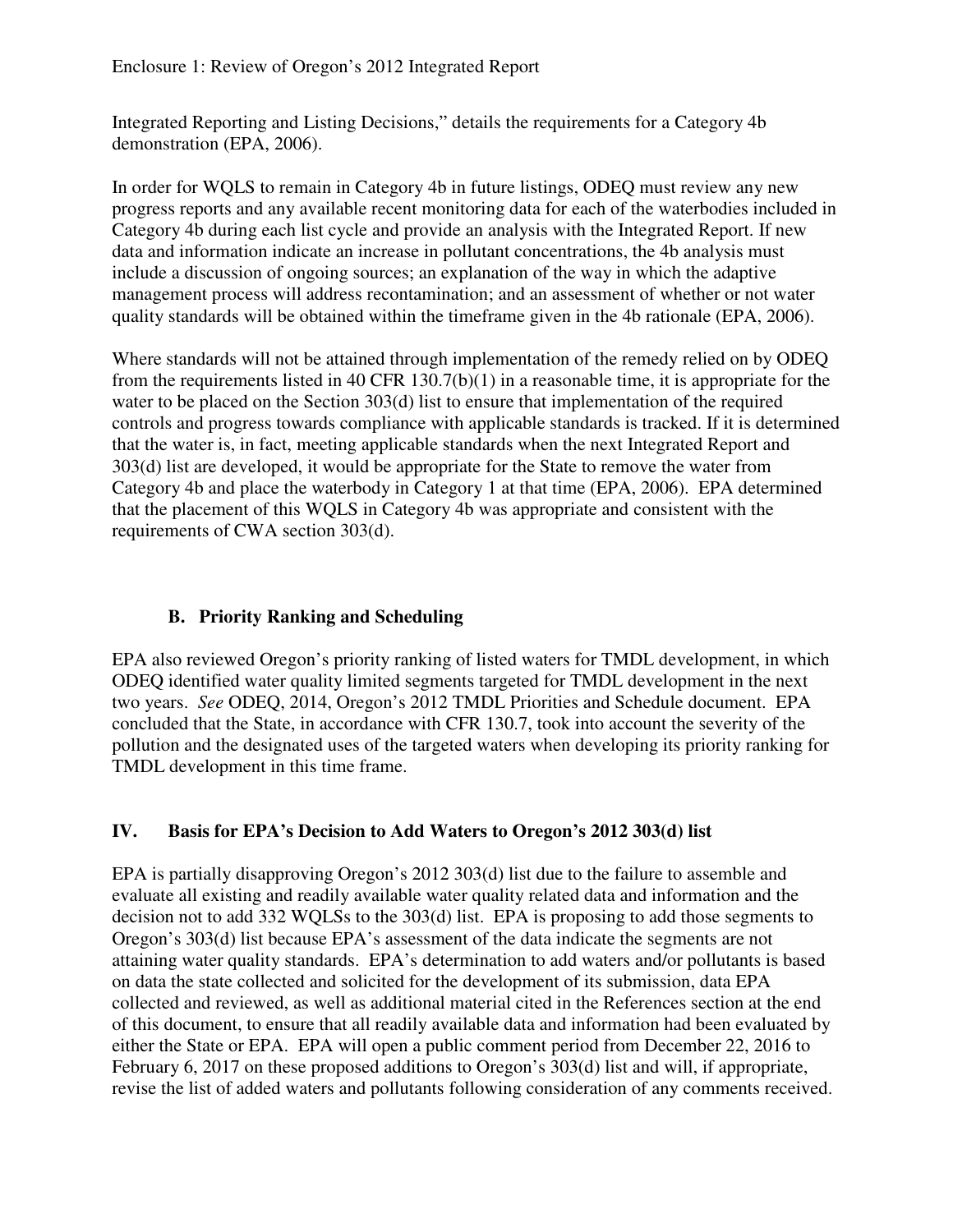The general basis for adding waters and pollutants is discussed below. Case-specific water body information is provided in Enclosure 4 and Appendices A-K.

EPA analyzed ODEQ's water body assessments and supporting rationales to determine whether the state's decisions not to list waters were consistent with federal listing requirements and the provisions of state water quality standards. *See* ODEQ, 2014. Section 303(d)(1)(A) requires states to identify waters that do not meet applicable water quality standards. 40 CFR § 130.7(d)(1) requires states to submit a list biennially to EPA for approval. EPA's review of ODEQ's water body assessments included ODEQ's analysis of data and information for the following: dissolved oxygen and toxics in the Willamette and Umatilla Basins, a subset of data for selected areas that included arsenic, iron, biocriteria, mercury, chlorophyll *a, E. coli*, and toxic substances in order to apply updated human health water quality standards,

As a result of its review of Oregon's submission, EPA has determined that ODEQ failed to evaluate all readily available data and information and failed to identify all waters as impaired that do not meet applicable water quality standards, for the reasons discussed below.

### **1. Available Data and Information Supports Listing Additional Waters**

EPA evaluated data that was entered in to Oregon's Laboratory Analytical and Storage Retrieval (LASAR) database for the time period that Oregon solicited for during their call for data. (http://www.deq.state.or.us/lab/lasar.htm, January 1, 2000, through December 31, 2011). LASAR is a repository for data Oregon's collects and data and information that ODEQ received in response to the call for data during the development of the 2012 303(d) list. Specifically, Oregon did not evaluate data and information for the following pollutants: alkalinity; ammonia; aquatic weeds; bacteria; biocriteria; chloride; chlorine; chlorophyll a; dissolved oxygen outside the Willamette and Umatilla Basins; marine waters; metals; nitrates; pH; phosphorus; temperature; tissue of fish and soft shell clams; total dissolved gas; and toxics outside the Willamette and Umatilla Basins. See ODEQ, 2014. EPA evaluated the data and information that the State did not and determined they were of sufficient quality to use for identifying whether segments are impaired. As a result, EPA has determined that additional WQLSs that meet the federal listing requirements under 40 CFR 130.7 were omitted from Oregon's list of WQLSs requiring a TMDL.

### **2. Waters Identified as Impaired Must Be Placed on the 303(d) List**

### **A. EPA's List Development Process**

As required by 40 CFR 130.7(d)(2), EPA is proposing to add waters, that the State failed to identify as impaired, to Oregon's Section 303(d) list. In so doing, the Agency has assembled and evaluated all available water quality data and information provided by a multitude of sources (detailed below). EPA is proposing additional waters to Oregon's Section 303(d) list for public notice and comment. This section discusses the process EPA has used to develop its list of proposed additions.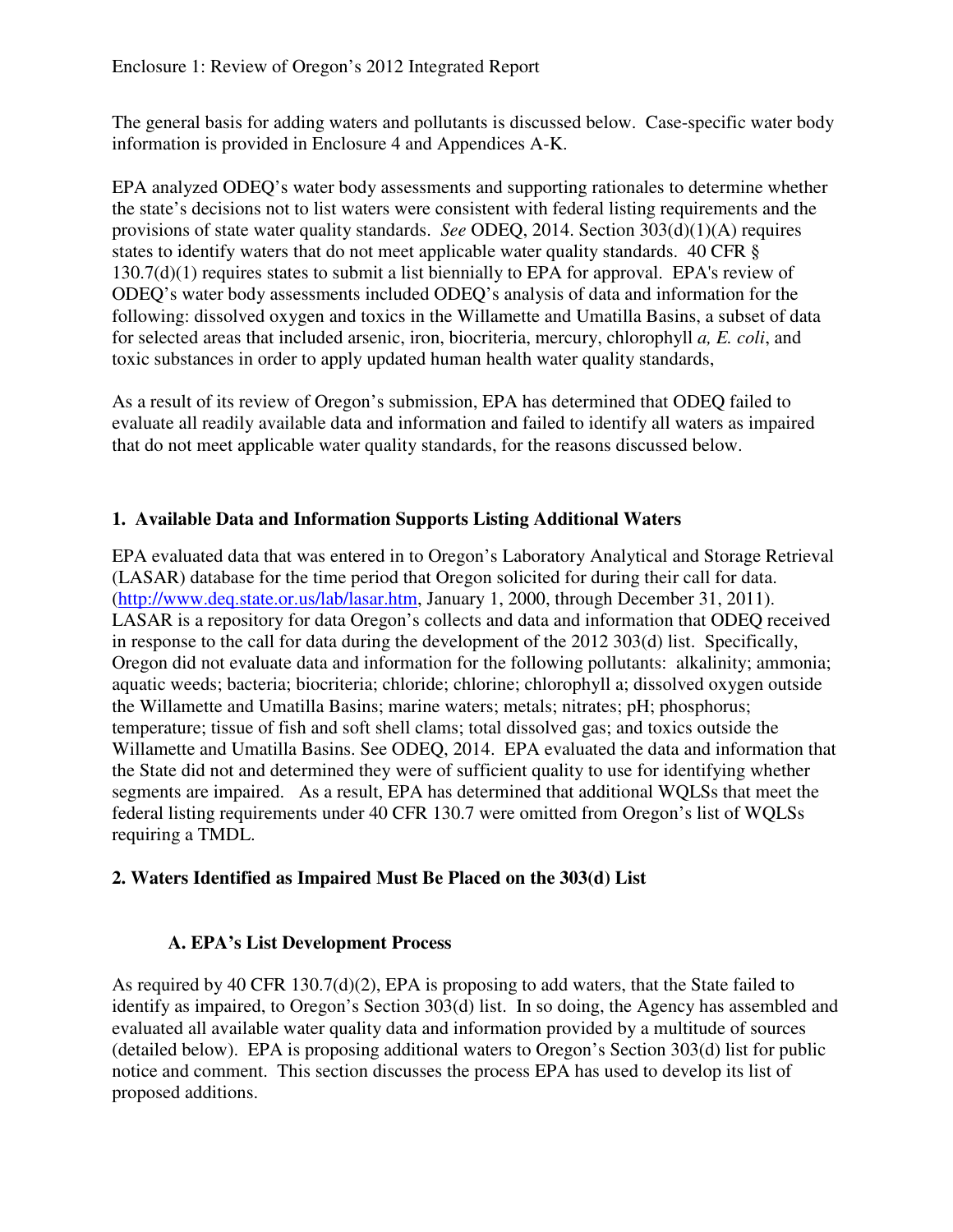EPA began the list development process by retrieving all the readily available water quality data and information, starting with data from Oregon's LASAR database. EPA also gathered data from EPA's STORET (Storage and Retrieval) data warehouse and from the U.S. Geological Survey (USGS) water data repository. Additional data from the City of Portland, the Army Corps of Engineers, the Oregon Health Authority, the National Oceanic and Atmospheric Administration (NOAA), the University of Washington (UW), numerous literature papers on ocean acidification, and data from various volunteer organizations was also evaluated. EPA evaluated additional data suggested during the public comment period, but determined the data were not appropriate for use in listing decisions. *See* Enclosure 5. EPA reviewed data from the resources appropriate for listing for the period beginning May 1, 2010 to September 30, 2014. Due to the abundance of quickly emerging science regarding ocean acidification, ocean acidification literature relevant to Oregon waters published through 2016 was also included in EPA's review. When determining whether to add waters to Oregon's Section 303(d) list, EPA used Oregon's water quality standards (Oregon Administrative Rules (OAR), Chapter 340, Division 41) and Oregon's 2012 Listing Methodology. EPA also referred to the water quality assessment guidance documents issued by EPA. *See* ODEQ, 2014; EPA, 2001; EPA, 2003; EPA, 2005; EPA, 2006; EPA, 2009; and EPA, 2011.

EPA evaluated and used data that Oregon failed to evaluate for the following pollutants: alkalinity; ammonia; the aquatic life narrative; aquatic weeds; bacteria; biocriteria; chloride; chlorine; chlorophyll *a*; dissolved oxygen outside the Willamette and Umatilla Basins; metals; nitrates; pH; phosphorus; temperature; tissue of fish and soft shell clams; total dissolved gas; and toxics outside the Willamette and Umatilla Basins. In identifying water bodies to be listed, EPA assessed whether all current applicable water quality standards were being attained and primarily utilized Oregon's 2012 assessment methodology. For sediment and phosphorus, where Oregon has no established methodology, EPA developed methodologies, which are based on scientific literature and/or methodologies utilized by other states. EPA's assessment methodology is described in detail in Enclosure 6.

EPA also evaluated waters in Category 4A being challenged in Northwest Environmental Advocates (NWEA) v. United States EPA (Civil No.: 3:12-cv-01751-AC). On October 12, 2016, the U.S. District Court Magistrate's Findings and Recommendations found ten basin-wide temperature TMDLs approved between 2006 and 2010 to be invalid retroactively after EPA's disapproval of the natural conditions criteria on August 8, 2013. EPA did not object to the Magistrate's CWA findings and recommendations and anticipates that the District Court will formally invalidate these TMDLs imminently. EPA is now proposing to add these waters subject to litigation to Category 5 to emphasize the need to replace these TMDLs. *See* Enclosure 7 for a detailed list of the 714 waters included in this action.

### **B. EPA Will Propose Additional Listings**

As discussed above, when EPA disapproves a state's list, EPA must identify waters in the state that do not meet applicable water quality standards that the state should have identified. Based on the analyses discussed above, EPA is proposing to add waters to Oregon's Section 303(d) list.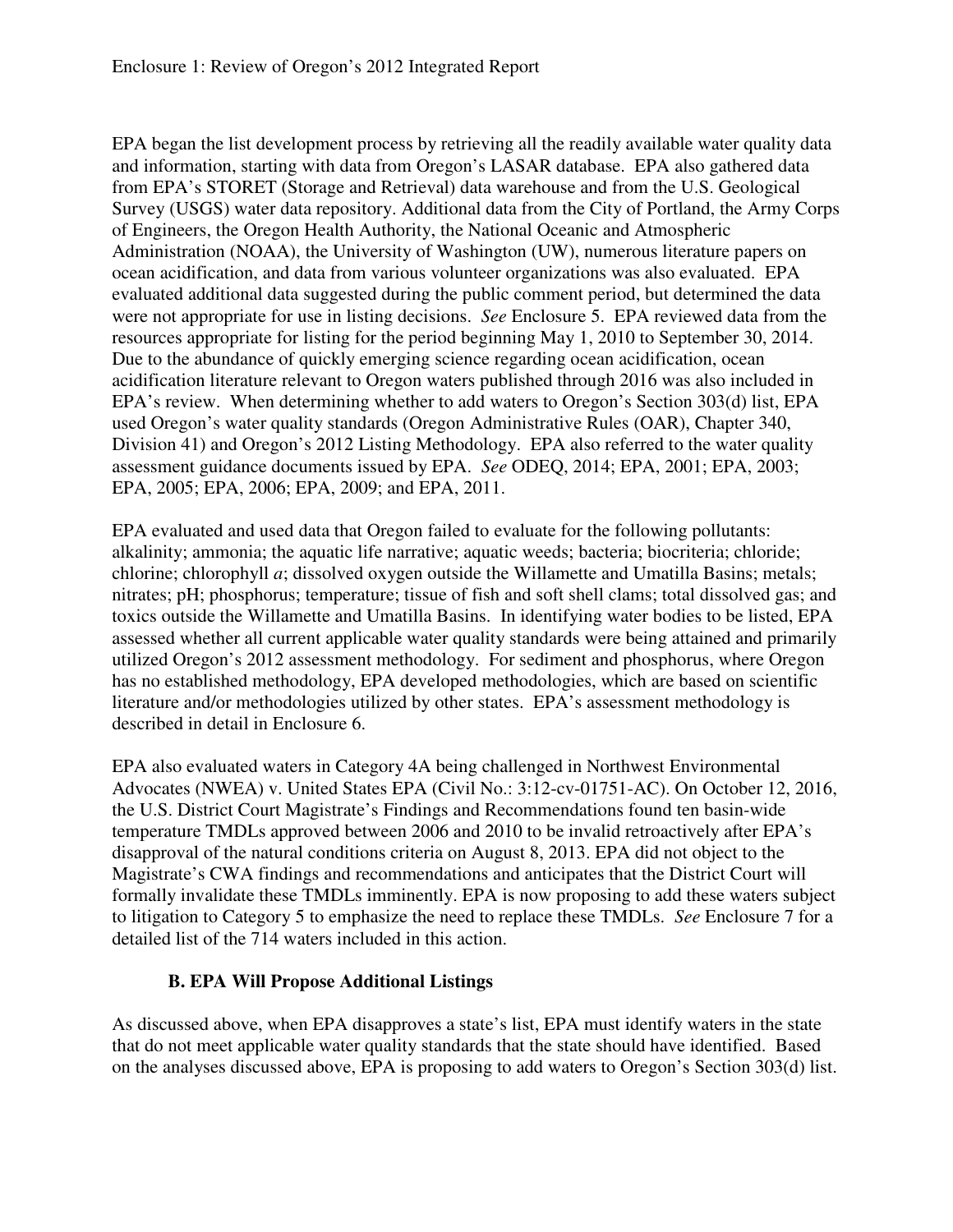Based on EPA's list development process, EPA is proposing to add a total of 1,055 waters to Oregon's Section 303(d) list. This includes the 8 delistings EPA disapproved, one 4a correction, the 332 additions based on EPA's data review, and the 714 listings involved in the litigation. The list of waters EPA is proposing to add to Oregon's 2012 Section 303(d) list is included in Enclosure 3, 4 and 7.

## **C. Corrections to ODEQ's Proposed Additions to the List**

ODEQ proposed 142 new 303(d) listings in the final submittal of the 2012 303(d) list. *See*  ODEQ, 2014. The complete list of waters ODEQ proposed for addition to the 303(d) list can be viewed at: http://www.deq.state.or.us/wq/assessment/rpt2012/results303dnew12.asp. Because technical errors had occurred in making the listing determination for 11 of these proposed additions, ODEQ subsequently requested EPA remove them from the list. Please see Enclosure 8 for detailed information about these listings and the corrections to ODEQ's additions. EPA is approving the inclusion of the remaining 131 WQLSs in Category 5.

# **3. Waters on Which EPA Is Taking No Action at This Time**

EPA is taking no action at this time with respect to ocean acidification on marine waters. The state did not list these waters notwithstanding a growing body of information on potential aquatic life impairments possibly caused by ocean acidification including studies conducted in laboratories, related issues at hatcheries, and chemical and biological data, most of which were collected outside Oregon state waters. EPA is evaluating these studies, and whether or not the information presented in them is representative of Oregon state waters. At this time, EPA invites the public to submit any other data or information potentially related to aquatic life impairments from acidification within coastal Oregon state waters. This issue, and EPA's call for public comment, are discussed in more detail in accompanying Enclosure 2. EPA has opted for this approach with respect to Oregon's marine waters so that it can act on the rest of Oregon's waters without delay. EPA intends to act on this subset of waters once it has had a chance to consider public comments on ocean acidification within coastal Oregon state waters. Comments can be submitted through February 6, 2017 to Jill Fullagar at Fullagar.jill@epa.gov and should include the subject line "OR 2012 comment period." All decision documents and supporting information can be found on EPA's website at:

https://www.epa.gov/tmdl/partial-approvalpartial-disapproval-oregon-2012-303d-list.

### **References:**

Barbour, M.T., J. Gerritsen, B.D. Snyder, and J.B. Stribling. 1999. Rapid Bioassessment Protocols for Use in Streams and Wadeable Rivers: Periphyton, Benthic Macroinvertebrates and Fish, Second Edition. EPA 841-B-99-002. U.S. Environmental Protection Agency; Office of Water; Washington, D.C.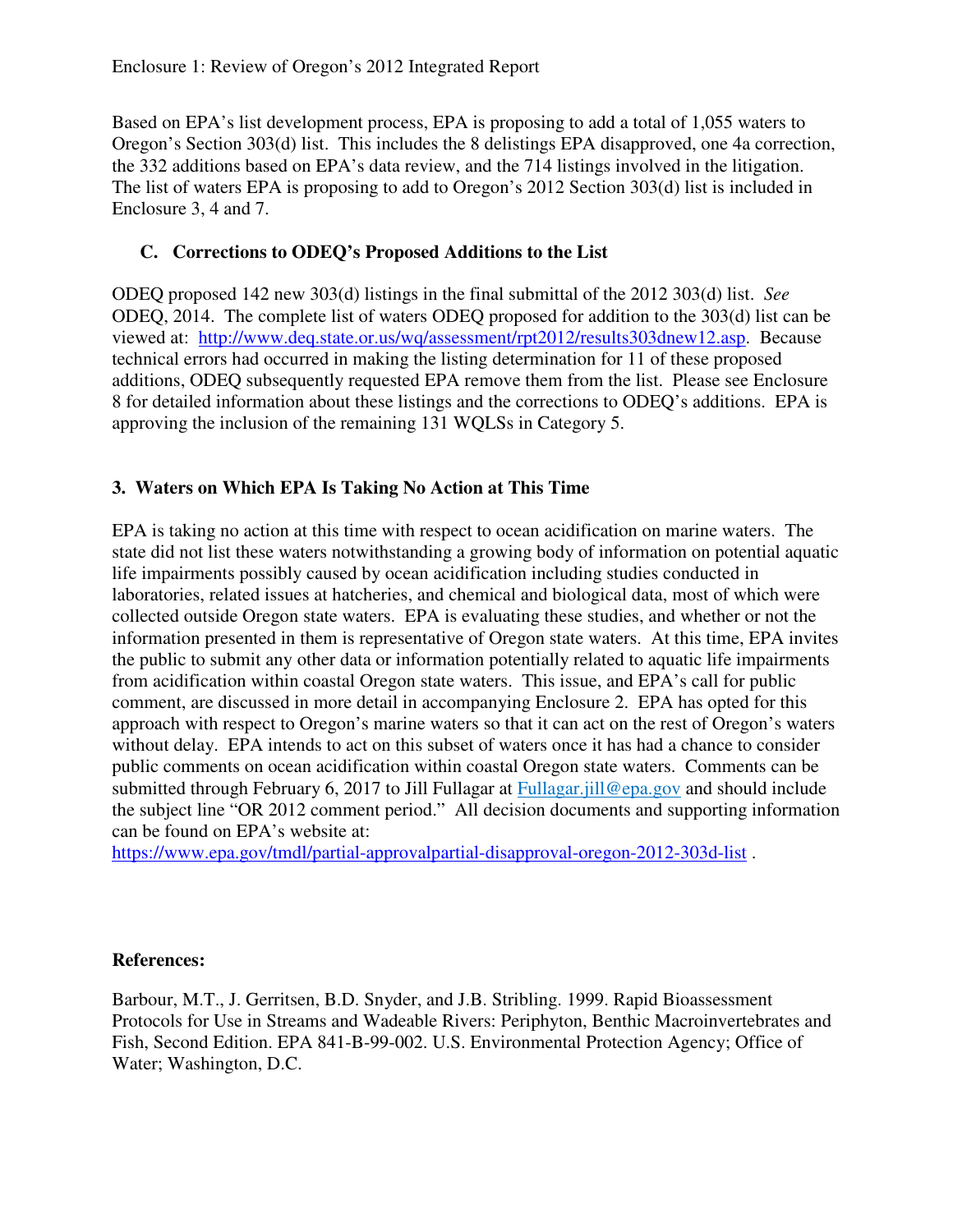EPA, 1978. December 28, 1978 Federal Register Notice, *Total Maximum Daily Loads Under Clean Water Act,* finalizing EPA's identification of pollutants suitable for TMDL calculations, 43 Fed. Reg. 60662.

EPA, 1985. January 11, 1985 Federal Register Notice, *40 CFR Parts 35 and 130, Water Quality Planning and Management: Final Rule*, 50 Fed. Reg. 1774.

EPA, 1986. Ambient Water Quality Criteria for Bacteria – 1986. EPA 440/5-84-002. US Environmental Protection Agency, Office of Water, Washington DC.

EPA, 1991. *Guidance for Water Quality Based Decisions: The TMDL Process*. EPA 440/491- 001 U.S. Environmental Protection Agency, Office of Water, Washington, DC.

EPA, 2000. Water Quality Standards; Establishment of Numeric Criteria for Priority Toxic Pollutants for the State of California. 65 FR 97, p. 31681 et. seq., May 18, 2000.

EPA, 2001. 2002 Integrated Water Quality Monitoring and Assessment Report Guidance, Robert H. Wayland III, Director, Office of Wetlands, Oceans and Watersheds, November 19, 2001.

EPA, 2003a. EPA Region 10 Guidance for Pacific Northwest State and Tribal Temperature Water Quality Standards. EPA 910-B-03-002. Region 10 Office of Water, Seattle, WA.

EPA, 2003 b. Guidance for 2004 Assessment, Listing and Reporting Requirements Pursuant to Sections 303(d) and 305(b) of the Clean Water Act. Diane Regas, Director Office of Wetlands, Oceans and Watersheds, USEPA to Regional Water Division Directors, July 21, 2003.

EPA, 2005. Guidance for 2006 Assessment, Listing, and Reporting Requirements Pursuant to Sections 303(d), 305(b), and 314 of the Clean Water Act. Diane Regas, Director, Office of Wetlands, Oceans and Watersheds, July 29, 2005.

EPA, 2006. Information Concerning 2008 Clean Water Act Sections 303(d), 305(b) and 314 Integrated Reporting and Listing Decisions. Diane Regas, Director, Office of Wetlands, Oceans and Watersheds, October 12, 2006.

EPA, 2006. Wadeable Streams Assessment: *A Collaborative Survey of the Nation's Streams.*  Office of Research and Development/Office of Water. Washington, DC 20460. EPA 841-B-06-002. December 2006.

EPA, 2009. Information Concerning 2010 Clean Water Act Sections 303(d), 305(b) and 314 Integrated Reporting and Listing Decisions. Suzanne Schwartz, Director, Office of Wetlands, Oceans and Watersheds, May 5, 2009.

EPA, 2011. Information Concerning 2012 Clean Water Act Sections 303(d), 305(b) and 314 Integrated Reporting and Listing Decisions. Denise Keehner, Director, Office of Wetlands, Oceans and Watersheds, March 21, 2011.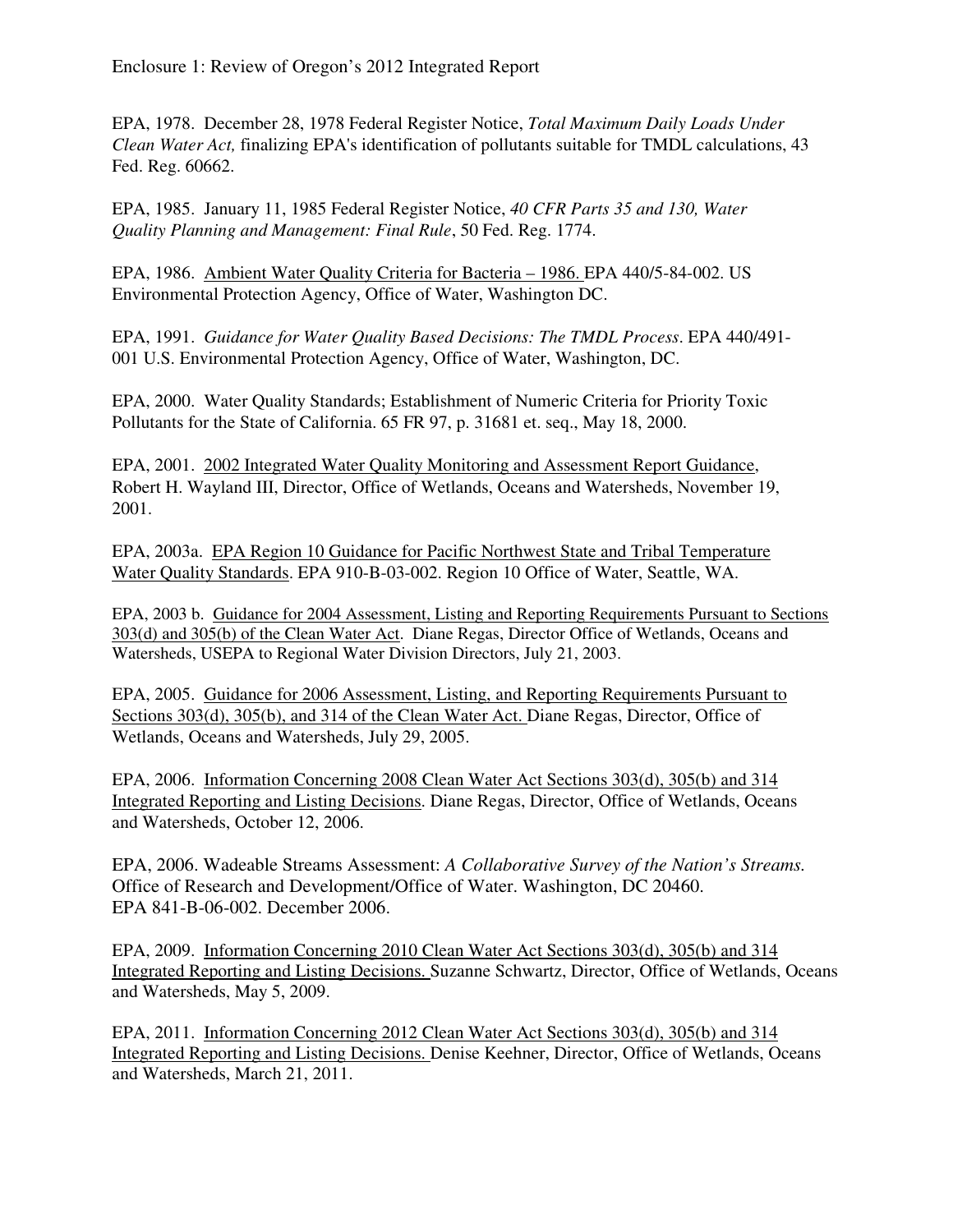Hayslip, Gretchen, editor. 2007. Methods for the collection and analysis of benthic macroinvertebrate assemblages in wadeable streams of the Pacific Northwest. Pacific Northwest Aquatic Monitoring Partnership, Cook, Washington.

Hubler, S. 2008. PREDATOR: Development and use of RIVPACS-type macroinvertebrate models to assess the biotic condition of wadeable Oregon streams (November 2005 models). Oregon Department of Environmental Quality. Laboratory and Environmental Assessment Division, Watershed Assessment Section. Hillsboro, Oregon. DEQ08-LAB-0048-TR Version 1.1

Northwest Environmental Advocates (NWEA) v. United States EPA, Civil No.: 3:12-cv-01751- AC (D. Or. Oct. 12, 2016) (Findings and Recommendations)

ODEQ letter to EPA Region 10, Policy clarifications for Oregon's water quality standards interpretation, June 22, 1998.

ODEQ letter to EPA Region 10, Oregon responses to EPA questions re: the State's water quality temperature standards, February 4, 2004.

ODEQ, 2014. Submittal of Oregon's 2012 Section 303(d) List of Category 5 Water Quality Limited Waters Needing a TMDL. Letter from Wendy Wiles, Administrator, ODEQ to Daniel Opalski, Director, Office of Water and Watersheds, USEPA; enclosures include: (1) Oregon's 2012 Section 303(d) List of Category 5 Water Quality Limited Waters Needing a TMDL Oregon's Integrated Report, (2) Waters De-listed in 2012, (3) Oregon's 2012 Integrated Report database report, (4) Oregon's 2012 TMDL Priorities and Schedule, (5) Methodology for Oregon's 2012 Water Quality Report and List of Water Quality Limited Waters; (6) Memorandum-Category 4b Demonstration Addressing Pentachlorophenol in Willamette River Sediments, and (7) Response to Comments on Oregon's 2012 Integrated Report.

Water Quality Standards, Beneficial Uses, Policies, and Criteria for Oregon: Oregon Administrative Rules Chapter 340 Division 41. http://arcweb.sos.state.or.us/rules/OARs\_300/OAR\_340/340\_041.html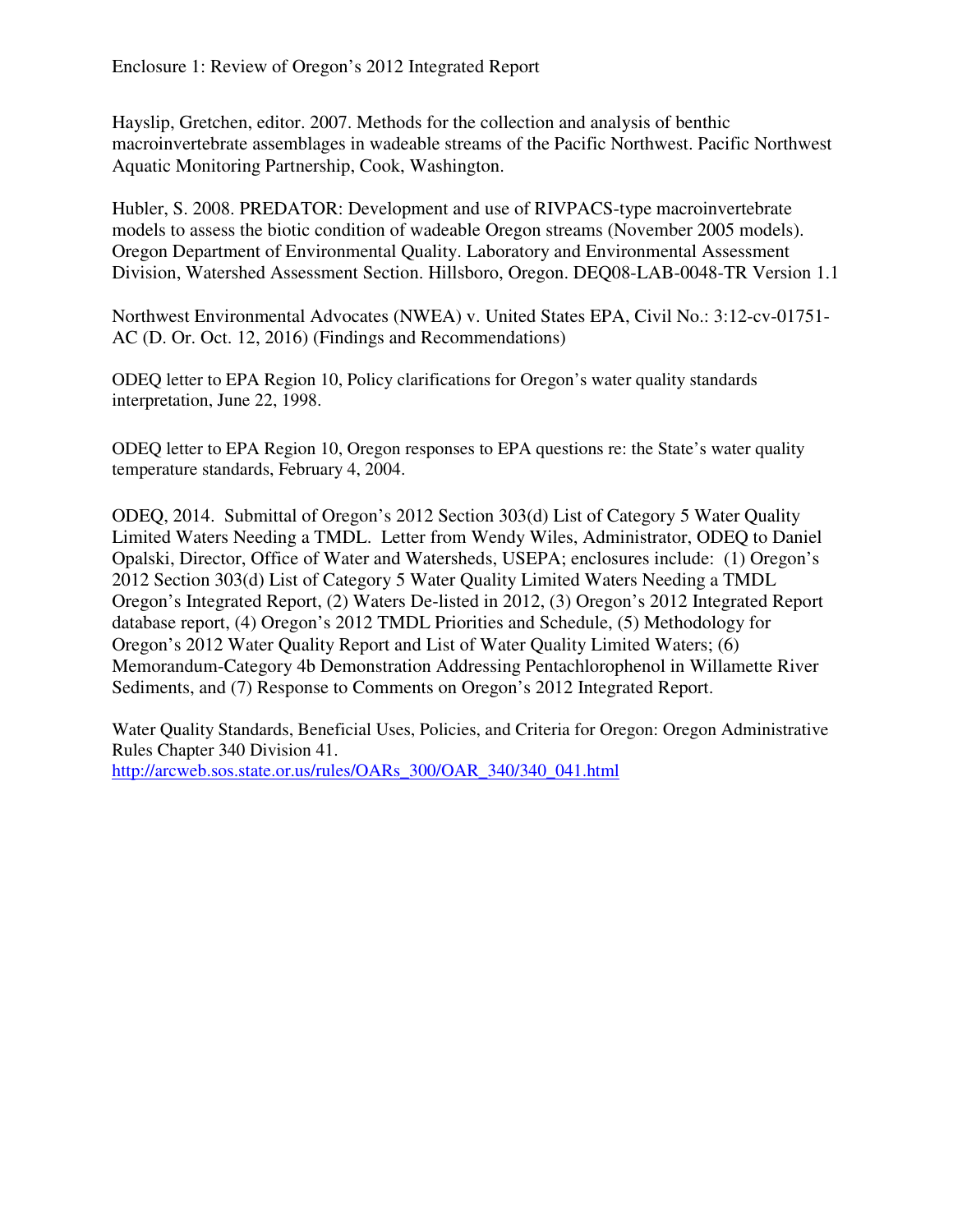#### REQUEST FOR PUBLIC COMMENT ON OCEAN ACIDIFICATION IMPACTS IN OREGON MARINE **WATERS**

#### Background: EPA is seeking Public Comment on Data and Information

Separate from the public comments that EPA requests on water segments now proposed for listing, EPA is also requesting public comment on the studies and information developed by the National Oceanic and Atmospheric Administration (NOAA), University of Washington (UW) and others, which describe potential aquatic life impacts off Oregon's coast. The studies and information are listed below. These materials are subject to copyright protections, so EPA is providing links to them in the reference section below, but will not be providing copies of the documents themselves. Over the years, EPA has assembled a significant amount of information on ocean acidification (OA) that focused mainly on studies conducted in laboratories, related issues at hatcheries, and chemical and biological data, most of which were collected outside Oregon state waters. More recently, EPA reviewed numerous additional studies published in the time period extending from 2012 through 2016. Most relevant to determining whether Oregon state waters may be impaired for the purposes of the Clean Water Act would be the studies conducted in State waters (or nearby adjacent coastal waters) and studies of aquatic life populations in those same waters.

EPA's current request invites public comment on the below cited literature, which may be relevant to Clean Water Act decisions about impaired Oregon marine waters, and also solicits any additional existing and readily available water quality-related data collected in Oregon state marine waters, related to acidification of those coastal waters. The aquatic life studies listed below pertain to locations off the Oregon Coast, but outside state waters (which extend three miles seaward from shore). EPA is considering these studies, and whether or not the information presented in the studies is representative of Oregon state waters, but is also inviting the public to submit any other data or information potentially related to acidification within coastal Oregon state waters potentially related to ocean acidification.

Specifically, EPA is seeking public comment regarding whether these studies and information may be representative of conditions in Oregon's coastal waters with relation to the designated aquatic life uses and associated narrative criteria found at OAR 340-41-007(1) and (11). Those narrative criteria provide:

(1) Notwithstanding the water quality standards contained in this Division, the highest and best practicable treatment and/or control of wastes, activities, and flows must in every case be provided so as to maintain dissolved oxygen and overall water quality at the highest possible levels and water temperatures, coliform bacteria concentrations, dissolved chemical substances, toxic materials, radioactivity, turbidities, color, odor, and other deleterious factors at the lowest possible levels.

(11) The creation of tastes or odors or toxic or other conditions that are deleterious to fish or other aquatic life or affect the potability of drinking water or the palatability of fish or shellfish may not be allowed . . . .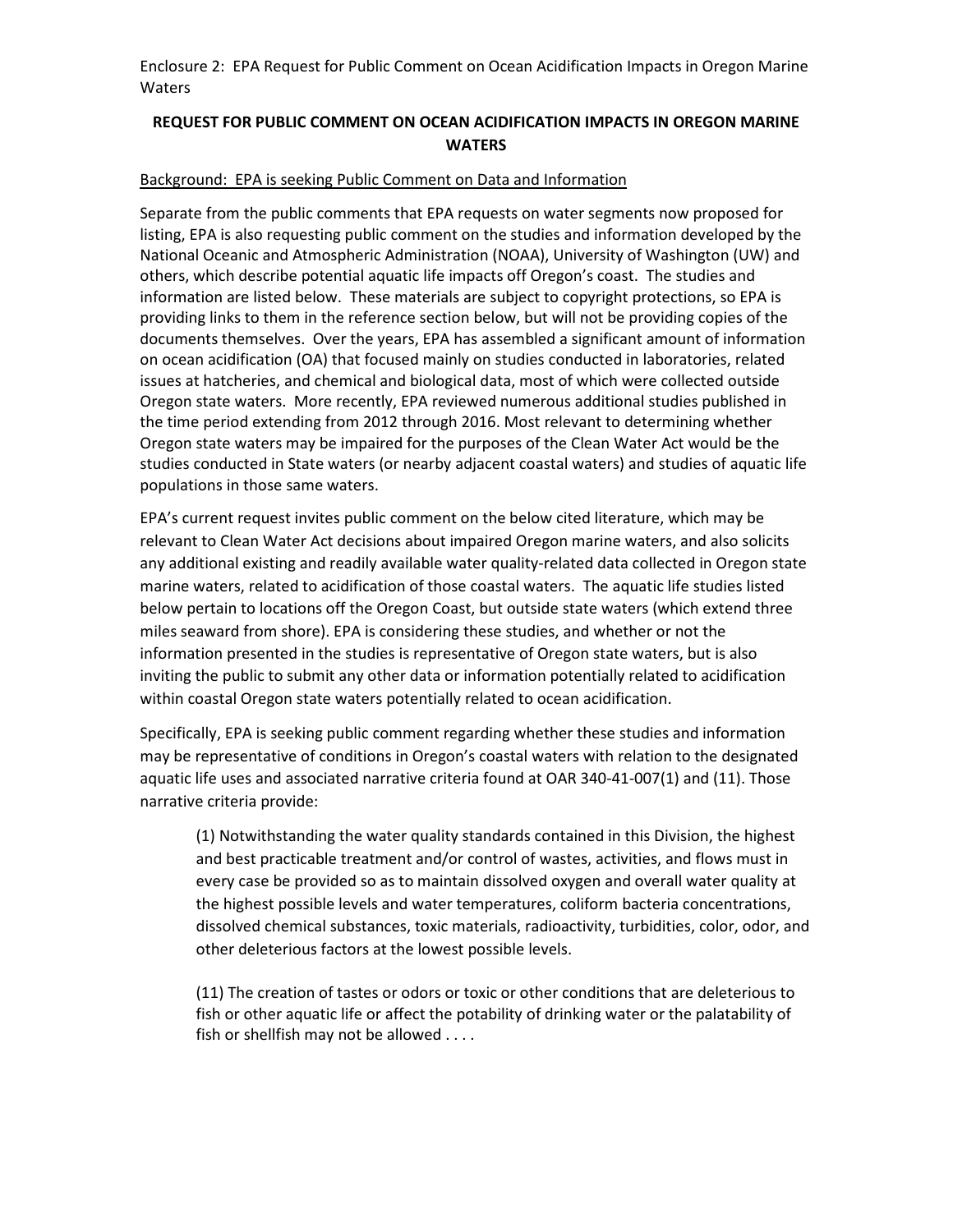#### EPA is Seeking Public Comment on Specific Data and Information

Numerous lab and field studies have shown impacts to shellfish from corrosive conditions. Mollusks (such as mussels, clams, and oysters) have been shown to be sensitive to ocean acidification, and both early life stages and adults have shown reduced calcification, growth, and survival when exposed to corrosive conditions (e.g., aragonite saturation less than 1) (Waldbusser et al., 2014.) Laboratory studies have shown that oyster larvae experience conditions detrimental to their development and growth at an aragonite saturation level of 1.5 and below (Waldbusser et al., 2014). Laboratory studies by Miller et al., 2016, demonstrate impacts on early stages of Dungeness crabs, including delays in hatching at a pH of 7.1, and significantly reduced zoeal survival at a pH of 7.5 and below. Busch et al., 2014, conducted laboratory experiments that indicate pteropod shell dissolution increases as aragonite saturation state decreases. Some of the conditions simulated in these studies are being recorded off the coast of Oregon, as well as in Oregon state waters.

EPA reviewed NOAA data (Feely et al., 2014a; Feely et al., 2014b; Feely et al., 2015) and found the data demonstrate an aragonite saturation state of less than 1, which is corrosive to pteropods, in 73% of observations in Oregon state waters. Oregon does not, however, have a numeric water quality standard for aragonite, so in order to determine an impairment, the impact of the presence of corrosive waters on the aquatic life designated use must be assessed.

In 2014, Bednarsek et al. published a widely publicized study on the shell dissolution of pteropods off the coast of Washington, Oregon, and California. Pteropods are an important prey group for ecologically and economically important fish, bird, and whale diets (Bednarsek et  $al.$ , 2014). For Oregon, the pteropod samples were collected at stations ranging from 6.5 miles to 85 miles from the Oregon shoreline (i.e., all outside the three-mile limit of Oregon state coastal waters). The stations with the highest proportion of individuals exhibiting signs of dissolution are located closest to shore (see graphs below.)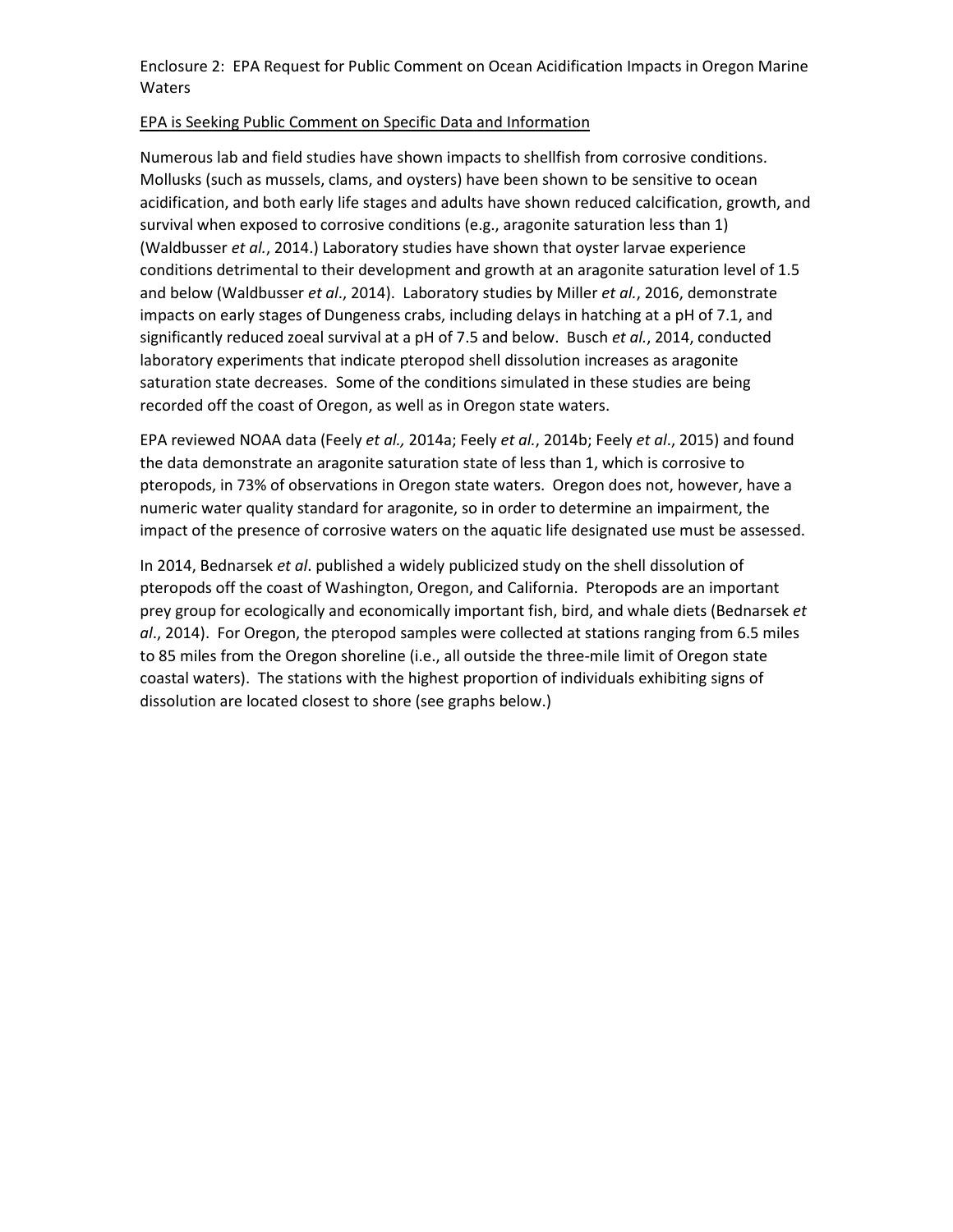

Figure 3 from Bednarsek et al. (2014) highlighting data points offshore of Oregon. Right panel shows 2011 sampling locations offshore of Oregon.

The 2014 Bednarsek study found that 24% of offshore pteropods and 53% of onshore pteropods (delineated by the 200 meter isobaths) had severe dissolution damage, and the authors estimated that the incidence of severe pteropod shell dissolution owing to anthropogenic OA has doubled since pre-industrial times in near shore habitats across the study area and is on track to triple by 2050. Harris et al., 2013, explained that coastal upwelling zones, located closer to shore, may be more vulnerable to enhanced acidification. Upwelling causes low aragonite saturation state waters to be forced to the surface, while the aragonite saturation state is further suppressed by anthropogenic  $CO<sub>2</sub>$  and freshwater inputs. The sampling locations in these studies were also located outside the three-mile state water boundary, however.

Additionally, unpublished data from Bill Peterson (NOAA, NW Fisheries Science Center,) show a decline in pteropod populations at a station located 9.1 km (5.65miles) from the Oregon shore (Peterson, 2014.) There are studies linking such declines to increases in shell dissolution (Mackas and Galbraith, 2012; Bednarsek et al., 20016; Lischka et al., 2011.) Bednarsek et al., 2016 (submitted) documents increased pteropod mortality with increased dissolution. Recent studies by both Bednarsek et al., 2016, and Lischka et al., 2011, document the cumulative effects of decreased pH, deoxygenation and increased ocean temperatures, which negatively affected survival of pteropods. Mackas and Galbraith (2012) examined several time series, one collected since 1979, and observed declines in pteropod populations of one species on the continental shelf of Vancouver Island correspond with demonstrated high occurrences of severe shell dissolution, although a definitive link has not been made. Two other pteropod species exhibited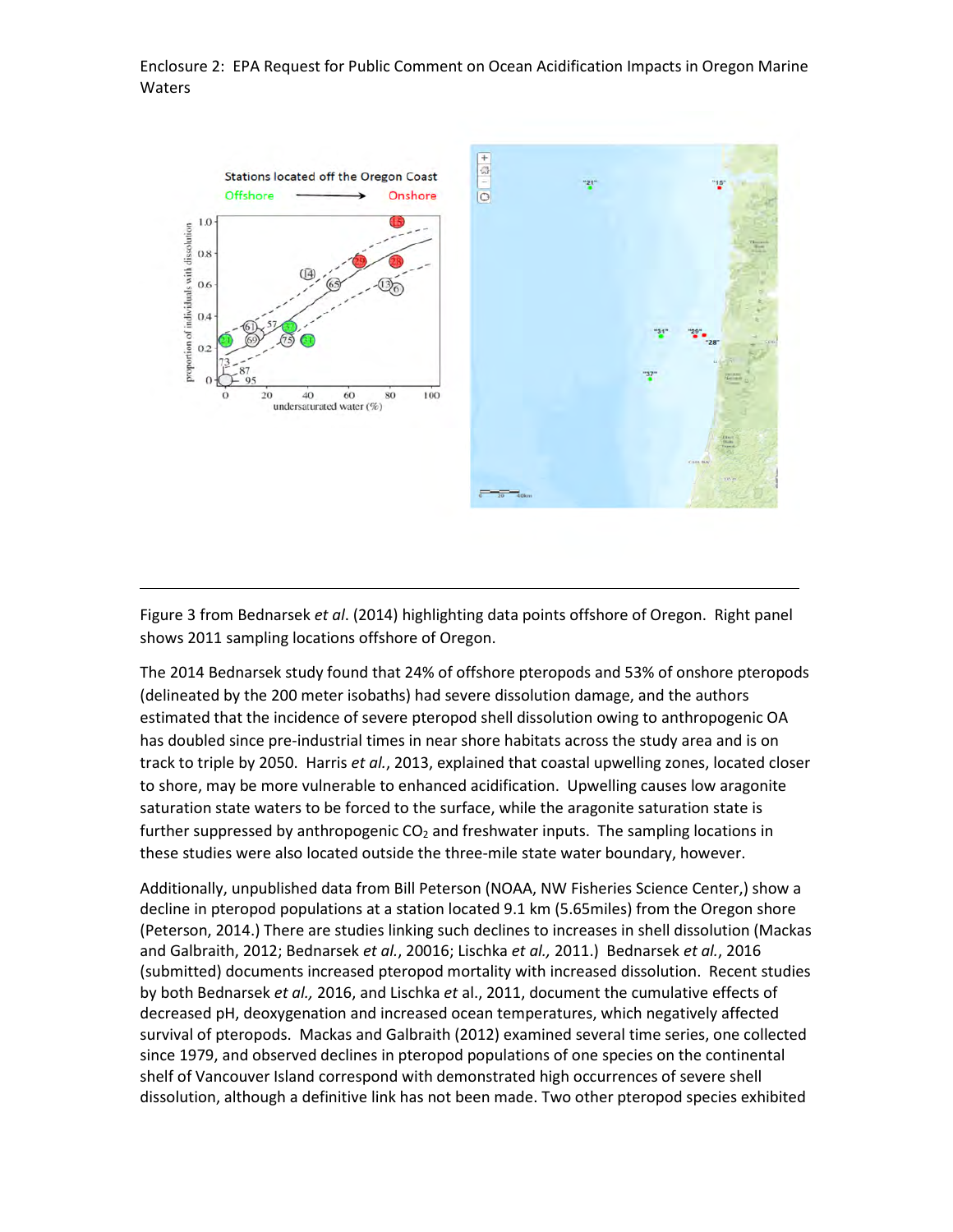different trends, however, so no sustained and consistent downward trend in total pteropod abundance/biomass has been recorded. (Mackas and Galbraith, 2012.)

Waldbusser et al., 2015, demonstrate how OA acts as a multi-stressor on bivalve larvae. Saturation state effects on shell formation carry over into later life stages, where  $pH$  or  $CO<sub>2</sub>$ effects can further exacerbate initial OA effects. Again, the sampling locations in these studies are outside Oregon state waters, or are conducted in laboratories; however, given the patterns and trends they represent, of increasing shell dissolution in the presence of aragonite saturation states less than 1, which are present in Oregon state waters, these data suggest that there may be impairments of aquatic life present within Oregon waters.

#### EPA is Seeking Additional Data and Information from the Public

Please submit any additional data or information specifically related to potential aquatic life impairments in coastal Oregon state waters to EPA by the close of this comment period, which is open from December 22, 2016 to February 6, 2017. Comments can be sent to Jill Fullagar at Fullagar.jill@epa.gov and should include the subject line "OR 2012 comment period." All decision documents and supporting information related to this action can be found on EPA's website at: https://www.epa.gov/tmdl/partial-approvalpartial-disapproval-oregon-2012-303dlist. EPA will evaluate any new data and information received and make an attainment determination as to whether Oregon's coastal waters are attaining applicable water quality standards. If EPA determines that impairment listings are appropriate in light of any new data and information that is received, EPA will identify such listings as proposed additions to the list, and take public comment consistent with the requirements of 40 C.F.R. 130.7(d)(2). Otherwise, EPA will approve Oregon's decision not to list those segments following the close of this comment period.

#### References:

Bednaršek N, Klinger T, Harvey C, McCabe R, Weisberg S, Feely RA, Newton J, Tolimieri N. 2016. New Ocean, New Needs: Application of Pteropod Shell Dissolution as a Biological Indicator for Marine Resource Management. Submitted to Ecological Indicators. Via personal communication with Nina Bednarsek; nina.bednarsek@noaa.gov.

Bednarsek, Nina and Feely, Richard A. 2016. Limacina helicina shell dissolution due to ocean acidification in the California Current Ecosystem from 2011-08-11 to 2013-08-29 (NCEI Accession 0155173). Version 1.1. NOAA National Centers for Environmental Information. Dataset. https://data.nodc.noaa.gov/cgi-bin/iso?id=gov.noaa.nodc:0155173

Bednarsek, N., R. A. Feely, J. C. P. Reum, B. Peterson, J. Menkel, S. R. Alin, and B. Hales. 2014. "Limacina Helicina Shell Dissolution as an Indicator of Declining Habitat Suitability Owing to Ocean Acidification in the California Current Ecosystem." Proceedings of the Royal Society B: Biological Sciences 281 (1785): 20140123–20140123. doi:10.1098/rspb.2014.0123. http://rspb.royalsocietypublishing.org/content/281/1785/20140123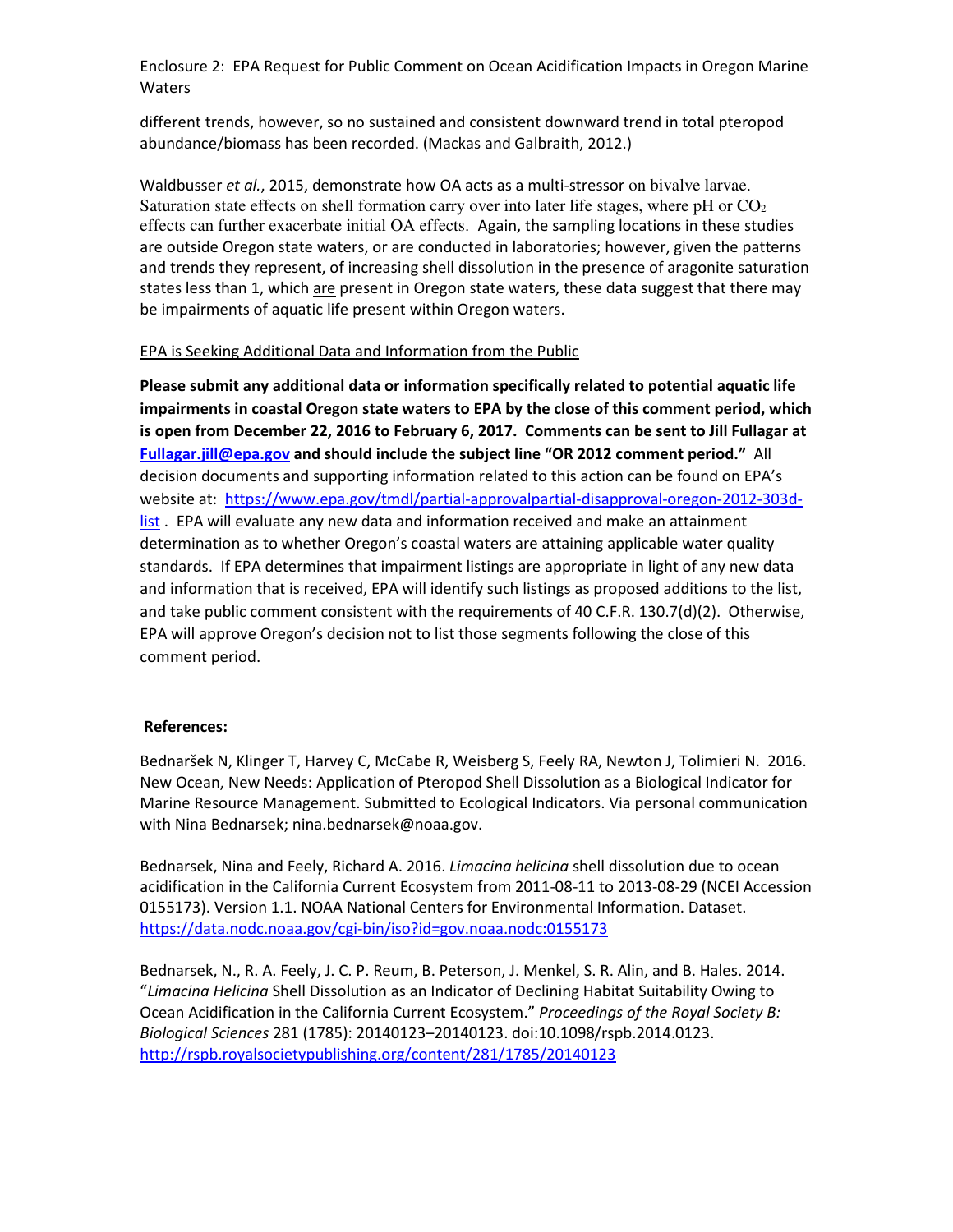Busch, D. Shallin, Michael Maher, Patricia Thibodeau, and Paul McElhany. 2014. "Shell Condition and Survival of Puget Sound Pteropods Are Impaired by Ocean Acidification Conditions." Edited by Gretchen E. Hofmann. PLoS ONE 9 (8): e105884. doi:10.1371/journal.pone.0105884. http://journals.plos.org/plosone/article?id=10.1371/journal.pone.0105884

Feely, R.A., S.R. Alin, B. Hales, G.C. Johnson, R.H. Byrne, W.T. Peterson, X. Liu, and D. Greeley. 2015. Chemical and hydrographic profile measurements during the West Coast Ocean Acidification Cruise WCOA2013 (August 3-29, 2013).

http://cdiac.ornl.gov/ftp/oceans/WCOA2013/. Carbon Dioxide Information Analysis Center, Oak Ridge National Laboratory, US Department of Energy, Oak Ridge, Tennessee. doi: 10.3334/CDIAC/OTG.COAST\_WCOA2013

Feely, R., S. Alin, B. Hales, G. Johnson, L. Juranek, R. Byrne, W. Peterson, M. Goni, X. Liu, and D. Greeley. 2014a. Carbon dioxide, hydrographic and chemical measurements onboard R/V Wecoma during the NOAA PMEL West Coast Ocean Acidification Cruise WCOA2011 (August 12 - 30, 2011). http://cdiac.ornl.gov/ftp/oceans/WCOA2011/. Carbon Dioxide Information Analysis Center, Oak Ridge National Laboratory, US Department of Energy, Oak Ridge, Tennessee. doi: 10.3334/CDIAC/OTG.COAST\_WCOA2011

Feely, R., S. Alin, B. Hales, G. Johnson, L. Juranek, R. Byrne, W. Peterson and D. Greeley. 2014b. Carbon dioxide, hydrographic and chemical measurements onboard R/V Bell M. Shimada during the NOAA PMEL West Coast Ocean Acidification Cruise WCOA2012 (September 4 - 17, 2012). http://cdiac.ornl.gov/ftp/oceans/WCOA2012/. Carbon Dioxide Information Analysis Center, Oak Ridge National Laboratory, US Department of Energy, Oak Ridge, Tennessee. doi: 10.3334/CDIAC/OTG.COAST\_WCOA2012

Harris, Katherine E., Michael D. DeGrandpre, and Burke Hales. 2013. "Aragonite Saturation State Dynamics in a Coastal Upwelling Zone." Geophysical Research Letters 40 (11): 2720–25. doi:10.1002/grl.50460. http://c-can.msi.ucsb.edu/articles-ofinterest/Harris%20et%20al.%20GRL%202013.pdf/view

Lischka, S., J. Budenbender, T. Boxhammer and U. Riebesell. 2011. "Impact of Ocean Acidification and Elevated Temperatures on Early Juveniles of the Polar Shelled Pteropod Limacina helicina: Mortality, Shell Degradation and Shell Growth." Biogeosciences 8 (919). doi:10.5194/bg-8-919-2011. https://oceanrep.geomar.de/10179/1/bg-8-919-2011.pdf

Mackas, D. L., and M. D. Galbraith. 2012. "Pteropod Time-Series from the NE Pacific." ICES Journal of Marine Science 69 (3): 448–59. doi:10.1093/icesjms/fsr163. https://icesjms.oxfordjournals.org/content/69/3/448.abstract

Miller, J.J., M. Maher, E. Bohaboy, C. Friedman and P. McElhany. 2016. "Exposure to low pH reduces survival and delays development in early life stages of Dungeness crab (Cancer magister.) Mar Biol 163: 118. doi:10.1007/s00227-016-2883-1. http://link.springer.com/article/10.1007/s00227-016-2883-1

Peterson, Bill. 2014. Unpublished, via personal communication. http://www.sgmeet.com/osm2014/viewabstract.asp?abstractid=17979